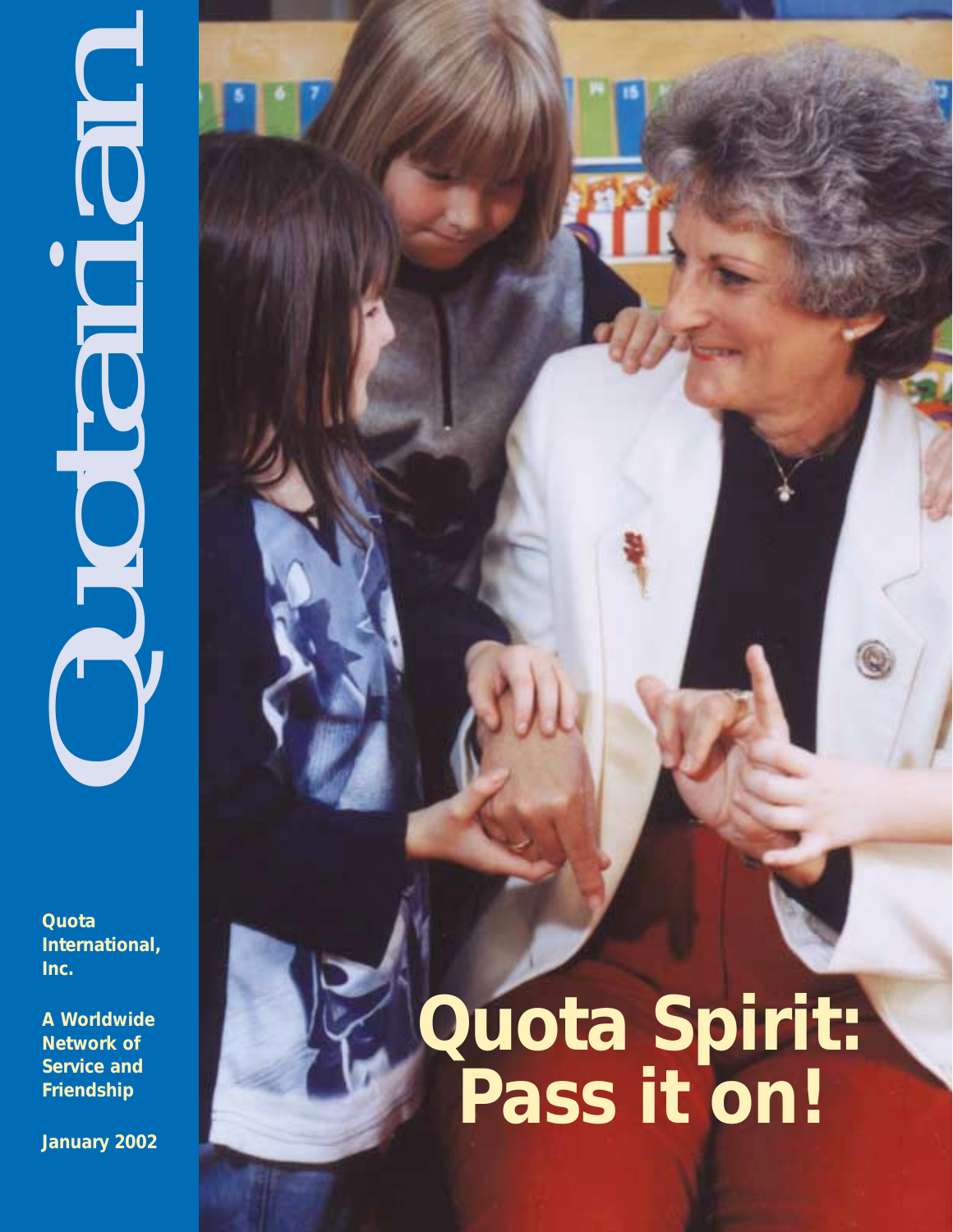#### **What might Quotarians be surprised to learn about you?**



**Lynne Caroon** President *Tulsa, Oklahoma* **"Since age 9 — when my father died — I have felt directed by a sense of divine guidance."** 



**Nicôl Lea** West Area Director *Cupertino, California* **"I was born in the U.S.A.'s 'Far East' — New York City — but also lived in Hong Kong."**



**Beatriz Doran-Scoop** President-elect *Curacao, Netherlands Antilles* **"As a student, I was a photography model AND I sang the blues in a jazz band."**



**Susan Schneberger** Central Area Director *Flint, Michigan* **"I'm tracing my family's roots; I bet you didn't know my mother was Canadian, aye?!"** 



**Mary Cotter Treasurer** *Fairbanks, Alaska* **"I LOVE watching Saturday morning cartoons and old Zorro reruns."**



**Tina Toohey** East Area Director *Springfield, Massachusetts* **"I own the NUMBER ONE basenji (old breed, known as 'Dog of the Pharaohs') in the U.S.!"**



**Judy Buzowetsky** Canada Area Director *Weyburn, Saskatchewan* **"I enjoy fishing, fishing, fishing in the fresh lake waters of Saskatchewan!"** 



**Carolyn Rice** South Pacific Area Director *Parkes, New South Wales* **"I have a twin sister and we are BOTH Australian champions in marching!"** 



**Jomel Lamb** South Area Director *Charlotte, North Carolina* **"As a foster mother, I once cared for FIVE newborn infants in one year!"**



**Kathleen Treiber, CAE** Conference Member Executive Director *Washington, D.C.* **"I love to dance — ballroom, country western, and most of all, jitterbug!"** 



QI of Curacao congratulates International President-elect **Beatriz Doran-Scoop.**



Your hard work, commitment and perseverance have taken you to this great achievement.

We wish you all the best with preparations for your installation in Pittsburgh.

**You can count on us!**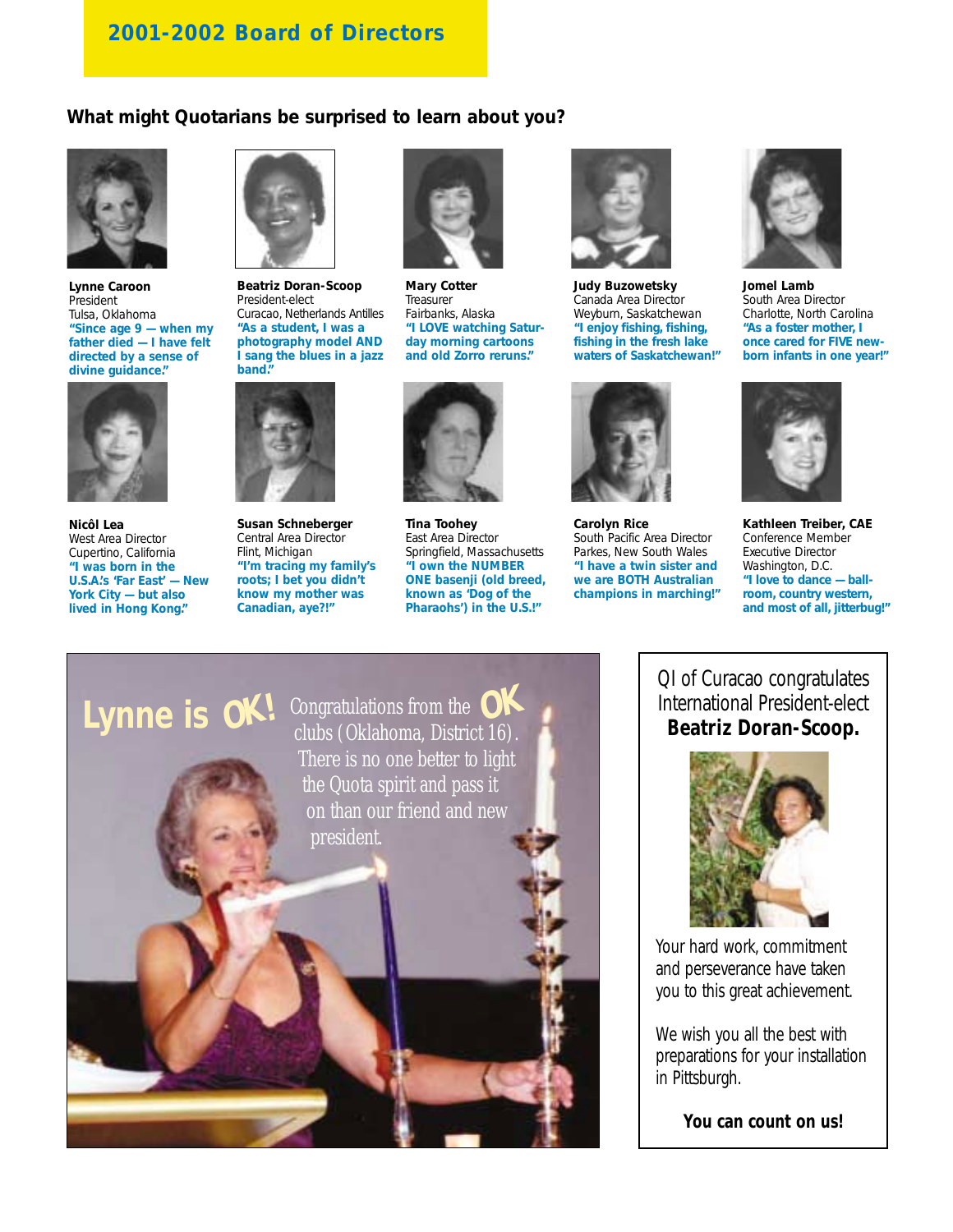

#### **Board of Directors**

**Lynne S. Caroon,** *President*  1509 S. Cypress Avenue Broken Arrow, OK 74012 USA Home: (918) 250-1749 Fax: (918) 249-8236 E-mail: lscaroon@hotmail.com

**Beatriz Doran-Scoop,** *President-elect* Boy Ecuryweg 12 Willemstad, Curacao, NETHERLANDS ANTILLES Home: 599-9 736-5929 Business: 599-9 462-4937 Fax: 599-9 462-4958 E-mail: doran37@hotmail.com

**Mary Cotter,** *Treasurer* 794 Quasar Drive Fairbanks, AK 99712 USA Home: (907) 457-1562 Business and Fax: (907) 451-7229 E-mail: cotter@gci.net

**Judy Buzowetsky,** *(2000-2002) Canada Area Director* 23 Bison Avenue, #1 Weyburn, SAS S4H 0H9 CANADA Home: (306) 842-6456 Vacation Home: (306) 497-3304 Fax: (306) 445-8691 E-mail: judy\_buz\_2000@yahoo.com

**Jomel C. Lamb,** *(2000-2002) South Area Director* 4833 Titleist Drive Charlotte, NC 28277 USA Home: (704) 847-4632 Fax: (704) 841-4471 E-mail: jomel11@aol.com

**Nicôl Lea,** *(2000-2002) West Area Director* 10468 Vista Knoll Boulevard Cupertino, CA 95014-1036 USA Home: (408) 773-8889 Business: (408) 366-0688 Fax: (408) 773-8885 E-mail: nicol@nicollearealty.com

#### **Susan Schneberger,** *(2001-2003)*

*Central Area Director* 6318 McKenzie Circle Flint, MI 48507 USA Home: (810) 655-6377 Business: (810) 342-2440 Fax: (810) 342-2390 E-mail: msschne@aol.com

**Tina Toohey,** *(2001-2003) East Area Director* 20 Winwood Circle Somers, CT 06071 USA Home: (860) 749-5227 Business: (413) 747-6352 Fax: (413) 205-3955 E-mail: slamdunkdachs@prodigy.net

**Carolyn Rice,** *(2001-2003) South Pacific Area Director* PO Box 437 Parkes, NSW 2870 AUSTRALIA Home: 02-6866-1243 Fax: 02-6866-1209 E-mail: crice@westserv.net.au



# *Inside*

| President's Message               | 2  |
|-----------------------------------|----|
| Above and Beyond                  | 3  |
| Getting to Know You               | 4  |
| Excellence Awards 2001            | 5  |
| Service Showcase                  | 9  |
| 2001 International Photo Contest  | 14 |
| Convention 2002                   | 16 |
| Our Quota Family                  | 22 |
| Clubs in Action                   | 23 |
| Founders, Benefactors and Friends | 25 |
| 2001-2002 District Governors      | 28 |

**On the cover:** *Quota shares and cares! Children attending a deaf education class at Wright Elementary School in Tulsa, Oklahoma, USA, share their sign language skills with 2001- 2002 President Lynne Caroon. The children are teaching President Lynne to form the letters "Q" and "I" -- for Quota International! Quota's Tulsa club supports the efforts of this class by supplying batteries for the children's hearing aids.* 



#### **About Quota International**

*Organized in 1919, Quota International, Inc., is an 83-year-old international service organization that links its members of all ages, occupations and nationalities in a worldwide network of service and friendship. Quota's 7,500 members in 326 clubs in 14 countries around the globe are committed to serving their communities and their world. With a motto of "we share," Quotarians are known especially for their service to deaf, hard-of-hearing and speech-impaired individuals and disadvantaged women and children. Serving and encouraging others, developing friendships and promoting international understanding are values shared by all Quota members.*

#### **Quotarian January 2002**

*The Quotarian (ISSN 07472072) is registered in the United States Patent Office and is published by Quota International, Inc., 1420 21st Street, N.W., Washington, DC 20036 USA.* 

*Executive Director and Editor: Kathleen W. Treiber, CAE; Managing Editor: Christy Herz; Senior Staff Writer: Mary Margaret Yodzis Telephone: (202) 331-9694 Facsimile: (202) 331-4395 E-mail: staff@quota.org* 

*Web sites: www.quota.org, www.wesharefoundation.org*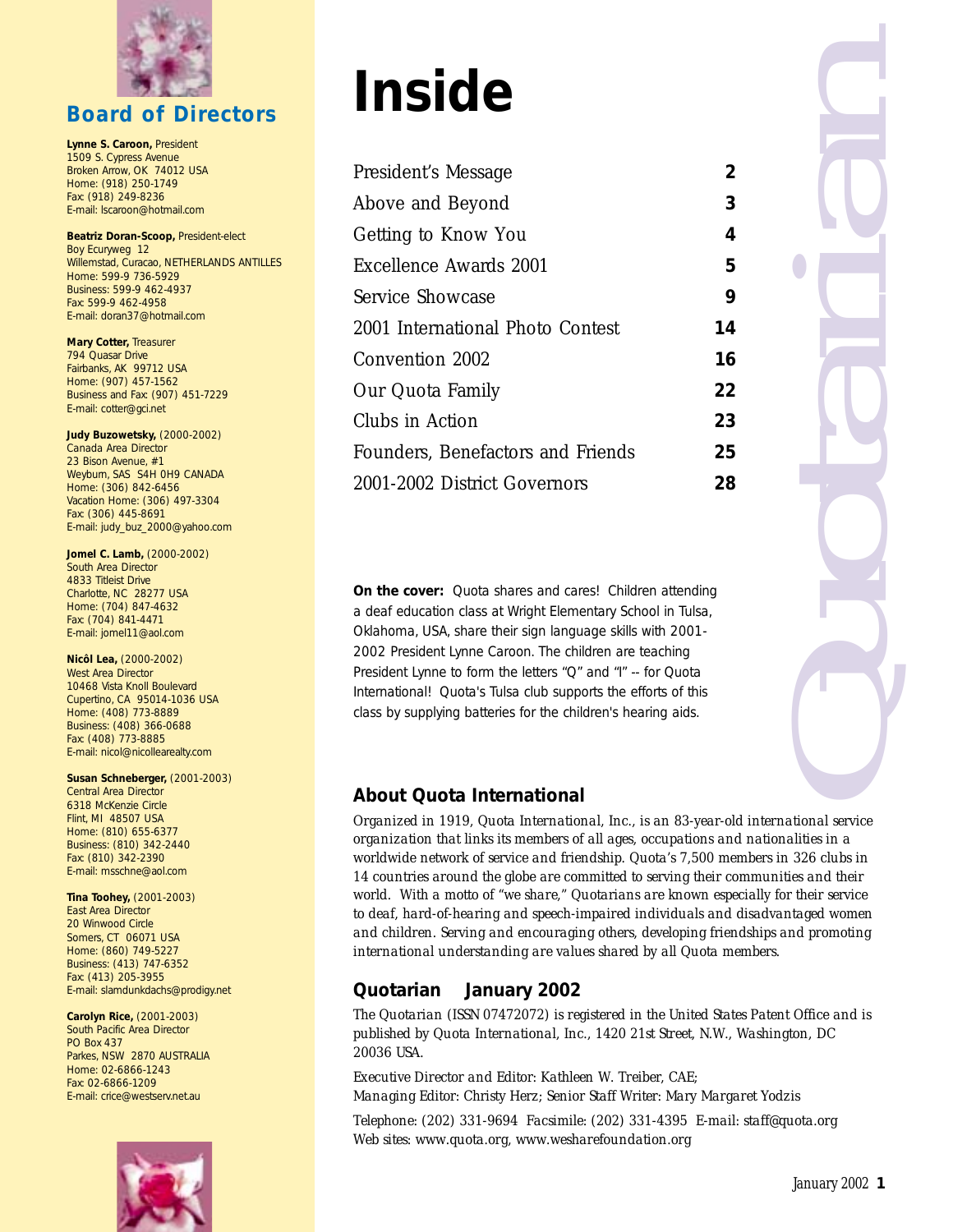

ear Quota Members:

The past year has been momentous. The September 11 terrorist actions against my home country, the United States of America, brought tragedy and hardship to the world. While I will always remember the horrific evil, I also will remember the beauty of human compassion that came to the forefront that day. We saw the best of humanity emerge as people cared for one another — the very spirit of service that we have known in our organization all along. ex<br>
T<br>
re<br>
com<br>
human<br>
vice that<br>
I coul

I couldn't be more honored to serve as international president of such a



*International President Lynne Caroon (left, in red), a successful high school field hockey coach, knows the value of team spirit.*



vital organization during this time when needs are so pressing. Quota already has a structure in place for making a difference in practical, efficient ways — and having fun while we're doing it. A look through the pages of this *Quotarian* is proof of the ways we make the world a better place. And I firmly believe that caring people everywhere would benefit from being part of our international service network, if only they knew about it. So, I challenge you to adopt the motto I have chosen for this year — "Quota Spirit: Pass it On" — and seek new ways to expand our service organization.

One of the benefits of Quota membership is the annual international convention. It gives me great pleasure to issue this official call to convention and

invite you to join me July 19-22 in Pittsburgh, Pennsylvania. See Page 16 for details. I want to see your Quota spirit at our Red, White and Blue celebration!

We have many successes to celebrate this year. Our first international photography contest, judged by the official White House photographers in Washington, D.C., generated a broad range of images of Quota volunteers in action and produced a stunning grand prize winner, highlighted in this issue. We won more honors, including another Blue Ribbon Award from the United Nations Association. We received continued support from our generous donors, allowing us, among other things, to enhance one of our favorite service initiatives — the Club-to-Club World Service program. If you ever wondered if we make a difference, take a look at the faces of our Fellowship Partners (Page 12) to see just how much our support means.

This issue of the *Quotarian* truly demonstrates the Quota spirit of caring and compassion, fellowship and fun. Be sure to pass it on!

Yours in Quota,

me Caroon

International President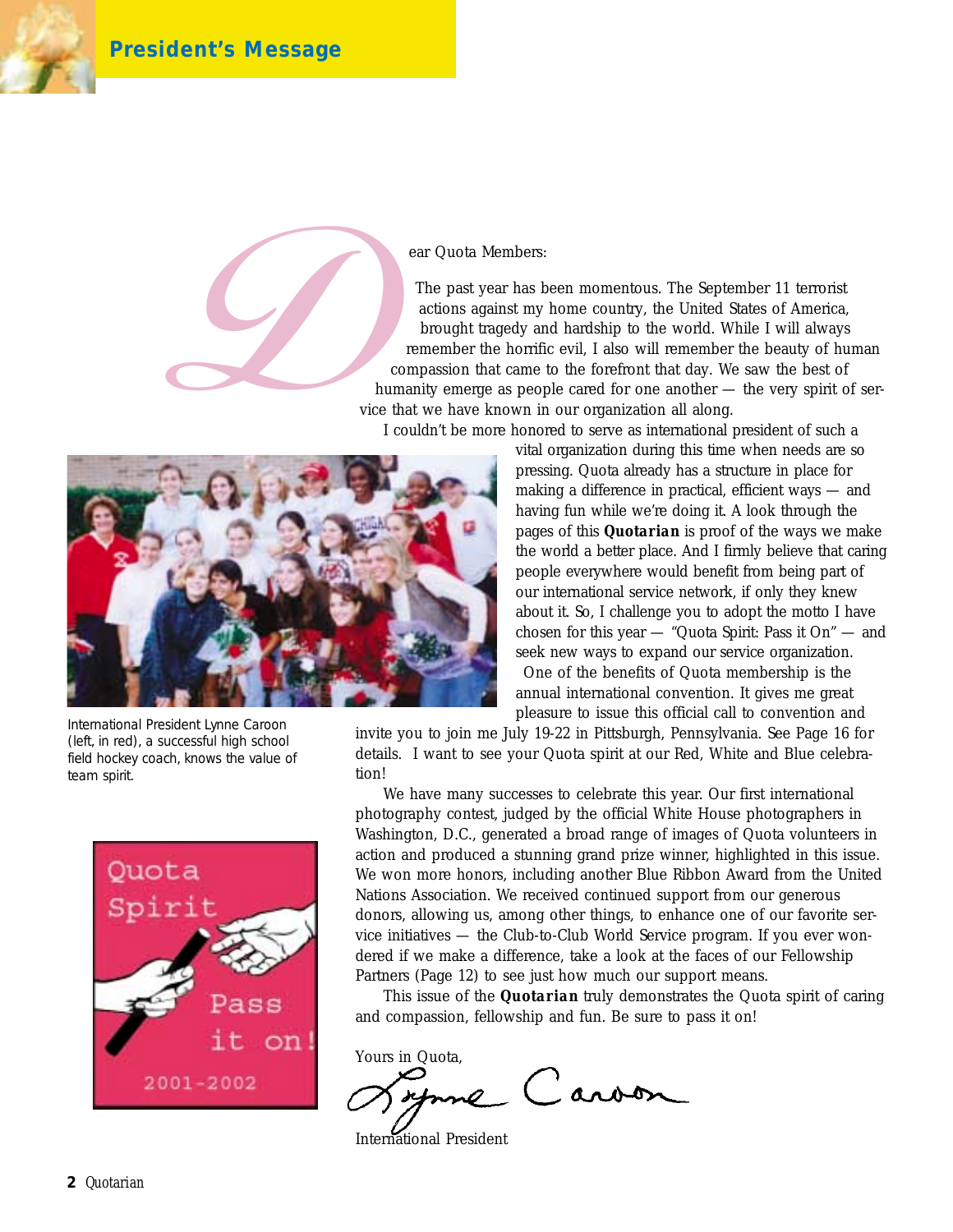

# **A Woman of Vision: India's Deep Dugal**

hen Past International President Joyce Fren went to India in 1978 in hopes of starting a Quota club in New Delhi, she was looking for a dynamic and charismatic leader to get things going. In networking with service-oriented persons about the possibilities of chartering the group, the same refrain resonated again and again: "You must get Mrs. Dugal!" ge<br>
Serv<br>
bilities<br>
refrain res<br>
get Mrs. Dugal!"<br>
Mrs. Dugal was<br>
known well respec

Mrs. Dugal was Deep Harcharan Singh Dugal, a well known, well respected member of a leading family in Punjab and a successful businesswoman. She is a director in her family's engineering and construction business, now in its fourth generation. Twenty years ago, Deep said, it was the fifth largest construction firm in all of India, responsible for large building programs throughout the Middle East and India.

Joyce contacted the heralded Mrs. Dugal and invited her to attend a meeting about Quota International. "I must say I was impressed as soon as I met her and agreed with the others that she was indeed the one!" exclaimed Joyce. "And she knew everyone."

#### **Extraordinary Charisma**

Three days later, on March 3, 1978, Joyce chartered the new club, and the rest is Quota history. The New Delhi club has created a viable and dynamic oasis of compassion that has changed the lives of hundreds of impoverished families — in large part due to Deep's extraordinary charisma and vision. "Deep could draw all the women together, recognize their special talents and put them to use right from the start," noted Joyce.

Deep has provided a strong and stable influence on the club because, as fellow club charter member Sushila Kilachand noted, "She is very warm and affectionate and has an unusual and authoritative way of communicating and convincing others. She is a much sought after person in Delhi's social and diplomatic circles. Her presence is felt wherever she goes."

#### **Commanding Presence and Passion**

It was her commanding presence, coupled with a passionate presentation, that allowed Deep to convince



*Deep Dugal (right) accepts the charter for QI of New Delhi on March 3, 1978, from Past International President Joyce Fren (left).*

Quota International's governing body at the 1980 Convention in Las Vegas, Nevada, to support a Club-to-Club World Service project in New Delhi. "I would like to acquaint you with a few facts that will make you understand the soul-shattering experience of poverty that exists in our part of the world," she began. "Our whole concept of service is different in India. Our priorities start much lower to help people survive with basics like food and water, even before clothing and shelter. Helping the physically handicapped and the aged come much later in our concept of service."

The captivated convention body listened as Deep explained, "Conditions particular to our circumstances need to be dealt with differently because the basic need is survival for thousands upon thousands who sleep on hard pavement on bitterly cold nights, trying to find a dry spot under bridges and public porches during the harsh, windy monsoon nights, and wash in public places with public taps. They have no privacy or human dignity."

#### **Compelling and Direct**

Deep's compelling story and direct style convinced the convention body that any effort launched under her leadership would be viable and effective. So, they approved the New Delhi Club-to-Club World Service program for "a little place which destitute and abused women can call their own so that they can carry on and do whatever they have to do with dignity."

That place became the Quota Home in Faridabad, which has grown to include a shelter for abused women, a job training center for women and a full school for local children through the support of Quota members worldwide. It stands as a beacon of hope to

*Continued on Page 27.*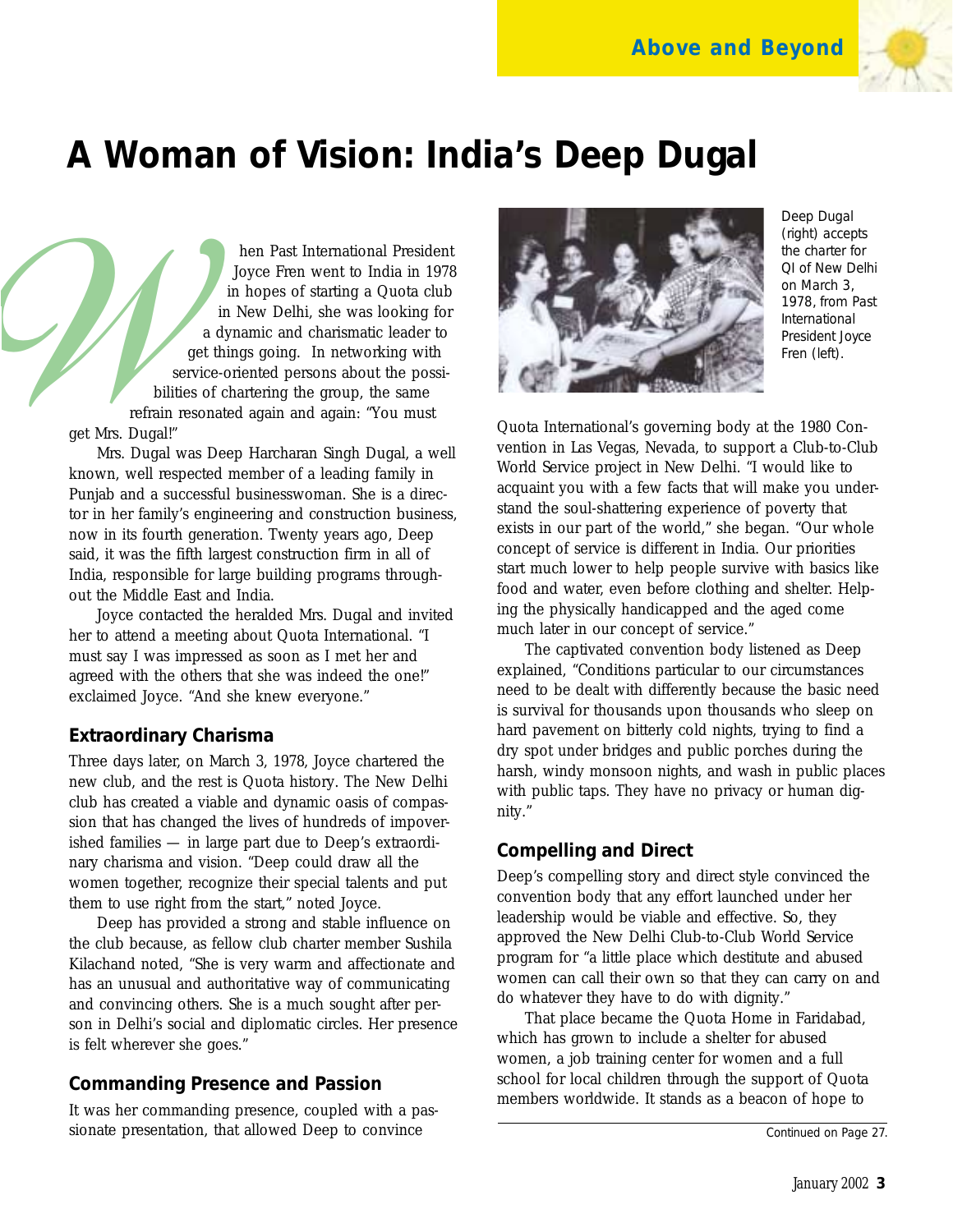

# **Bhinneka Tunggal Ika!**

*Diversity Defines Indonesian Quotarians*

he newest member country in Quota International is the world's fourth most populous nation, after China, India and the United States. More than 228 million people live in Indonesia, fostering a diversity that encompasses several religions and 300 ethnicities. Having found only recently its voice and hope in a new democratic government, this exotic multicultural society's motto is Bhinneka Tunggal Ika (Unity in Diversity). The member country<br>
in Quota Interna-<br>
tional is the world's<br>
fourth most populous<br>
The members are really<br>
fourth most populous<br>
tional is the world's<br>
fourth most populous<br>
and the United States.<br>
More than 228 million p

Like the nation in which it is situated, the Quota club in Indonesia's capital city of Jakarta finds Bhinneka Tunggal Ika as well with an interesting blend of people bonded by a desire to make a difference.

#### **A New Democracy**

A vast array of 17,000 islands in Southeast Asia, Indonesia is the world's largest archipelago, sprawling over some two million square miles of territory alongside Malaysia through the Indian Ocean to Papua New Guinea. The country gained independence from the Netherlands in 1949 after four centuries of Dutch rule. Barely a generation later, it was taken over by the military dictator Suharto. When Indonesia's economy collapsed in 1998, the people swept out Suharto in a bloody coup. In 2000, the first democratically elected president took office. Last year, former vice president Megawati became the first female president of Indonesia.

An interesting cultural note is



*Members of QI of Jakarta.*

that people often have but one name in Indonesia — like Megawati. The member roster for the Quota club reflects this tradition as well.

Indonesia became the 14th country in Quota's international network of fellowship and service when, in the midst of political turmoil, the Jakarta club was chartered in June 2000. The diversity that characterizes the nation is mirrored in the membership of a dynamic group that taps into Jakarta's large expatriate community. "The Jakarta club is like a mini-United Nations. Several nationalities are represented," noted Singapore Quotarian Dixie Tan, who helped organize the club.

#### **High Flyers**

Founding club president Noorjahan Meurling is a citizen of Singapore. She lived in New Zealand before moving to Indonesia in 1989 in her work as a corporate attorney specializing in international concerns and cross-border negotiations. Other members come from India, Australia, Sweden and Indonesia.

Noor is not alone as a successful professional in the club. For example, Marcia Lattimore, Martha Tilaar and Mee Kim are all CEOs. Prabha Karan is general manager of Air

Sandstrome runs the IBIS Hotel.

"The members are really high flyers," explained Dixie. "There is no shortage of resources and ideas. Time is the only thing that is in extremely short supply. Even

on charter night, one of them flew in from Medan, and another came in from Bandung — both after work — while three others were away on business."

Nevertheless, the club has cultivated the Quota spirit of fellowship and service. Past International President Dolores Brosky, during an October 2000 visit, received a warm welcome at an Indian dinner given in her honor, followed by the club's first fund raiser — an oriental rug auction that netted U.S.\$1,000.

#### **Looking Ahead**

The club uses its funds to help children in schools for the deaf and blind. Meanwhile, Noor said the club continues to seek members. "Our very new club faces issues of retention. Members are busy, which means attendance at meetings and planning for events are hampered by business trips and other work related activities. We are trying to resolve this by recruiting more people, including some who have less demanding schedules."

In the true international, multicultural spirit of Quota, the Jakarta club proves that unity and tolerance are possible among diverse peoples, when the spirit of doing good for others is the guiding principle.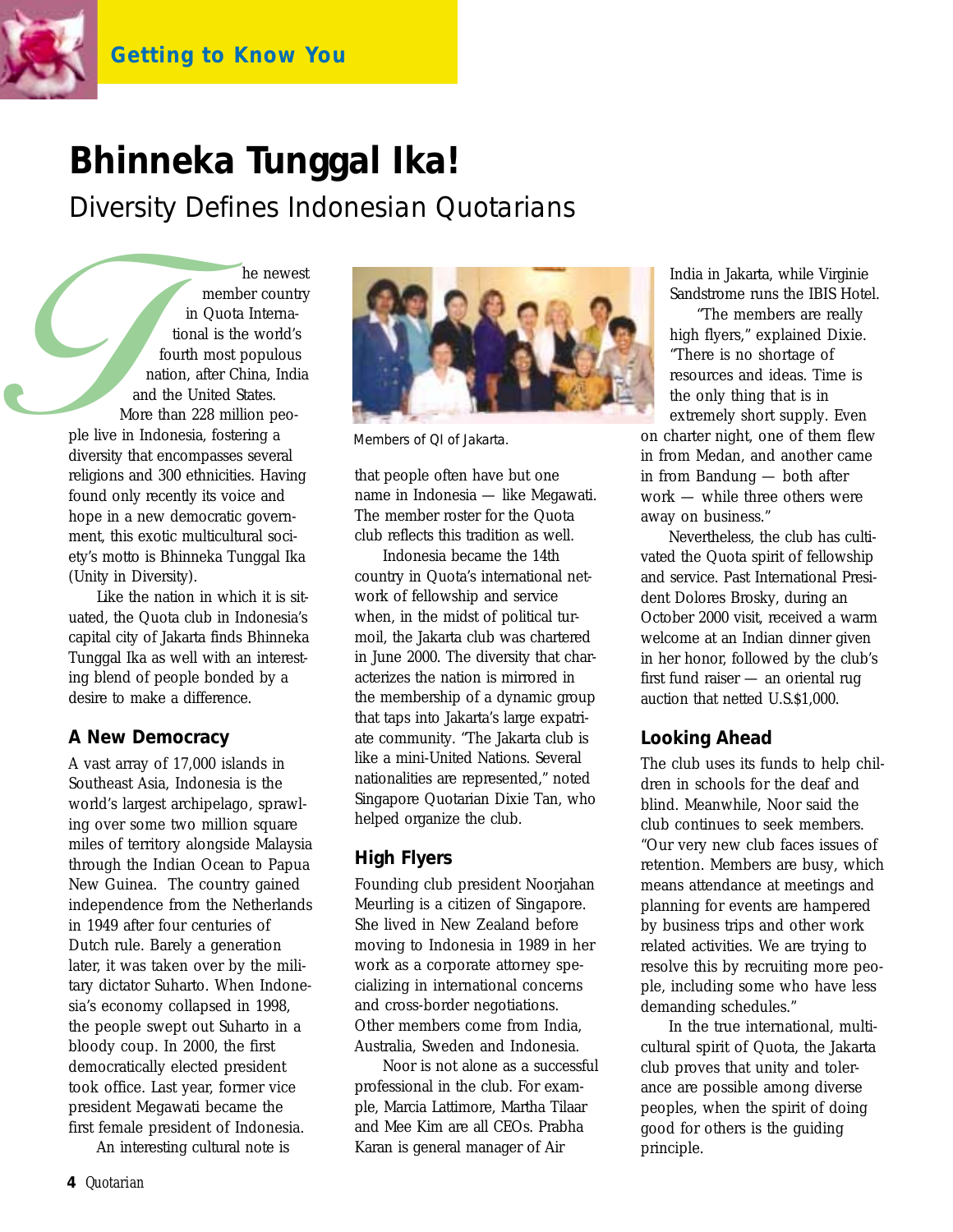



**Q**uota's 2000-2001 Club Awards program offered more opportunities to showcase Quota excellence than<br>
ever before. The popular Excellence in Service category was divided into our two service areas – Hearing<br>
and Speech and ever before. The popular Excellence in Service category was divided into our two service areas – Hearing and Speech and Disadvantaged Women and Children. Two winners were selected for each service area, in

In keeping with tradition, all 120 applications highlighted great ideas. The winning projects were selected to serve as models for other clubs. In the Fund Raising category, projects were so impressive that judges couldn't limit themselves to just two winners; they selected three. So enjoy this glimpse of the best projects carried out around the globe, and think about ways your club might implement others like them! *(Complete entries are posted on Quota's Web site at www.quota.org.)*

## **EXCELLENCE IN FELLOWSHIP AND FUN the Company**

#### **Quota International of Manila**

*The Philippines*

When this club turned over meeting planning to its Sunshine Committee, monthly gatherings became decidedly brighter. The new meeting format allots only 20 minutes for business matters and the rest to frolic and fun, with so many surprises members can't bear to miss out.

Increased attendance and easier recruitment are two bonuses of meetings designed around a different theme each month. Members are very proud to bring potential recruits to these lively events of group games and puzzles — such as impromptu skits or lighthearted team competitions — that encourage camaraderie and teamwork. One month, teams raced to create designer gowns from newspaper. Another month, they used toilet paper for a "mummy wrap" competition.

The meetings offer members a chance to see one another in a different light, and the stronger bonds that develop in having fun together have improved member cooperation needed to help the community.



**Quota International of Parkes** *New South Wales, Australia*

For the second year running, this South Pacific Area club proved itself a lively lot. The club's merriment and wit during the annual Quota-Rotary Challenge in Parkes led to a stunning photo finish following "A Night at the

Races," an evening of amusement in derby attire.

After a picnic and a Fashions on the Field costume contest, judged by supermodel Elle MacPherson, guests used play money to vie for ownership of the racing steeds, which

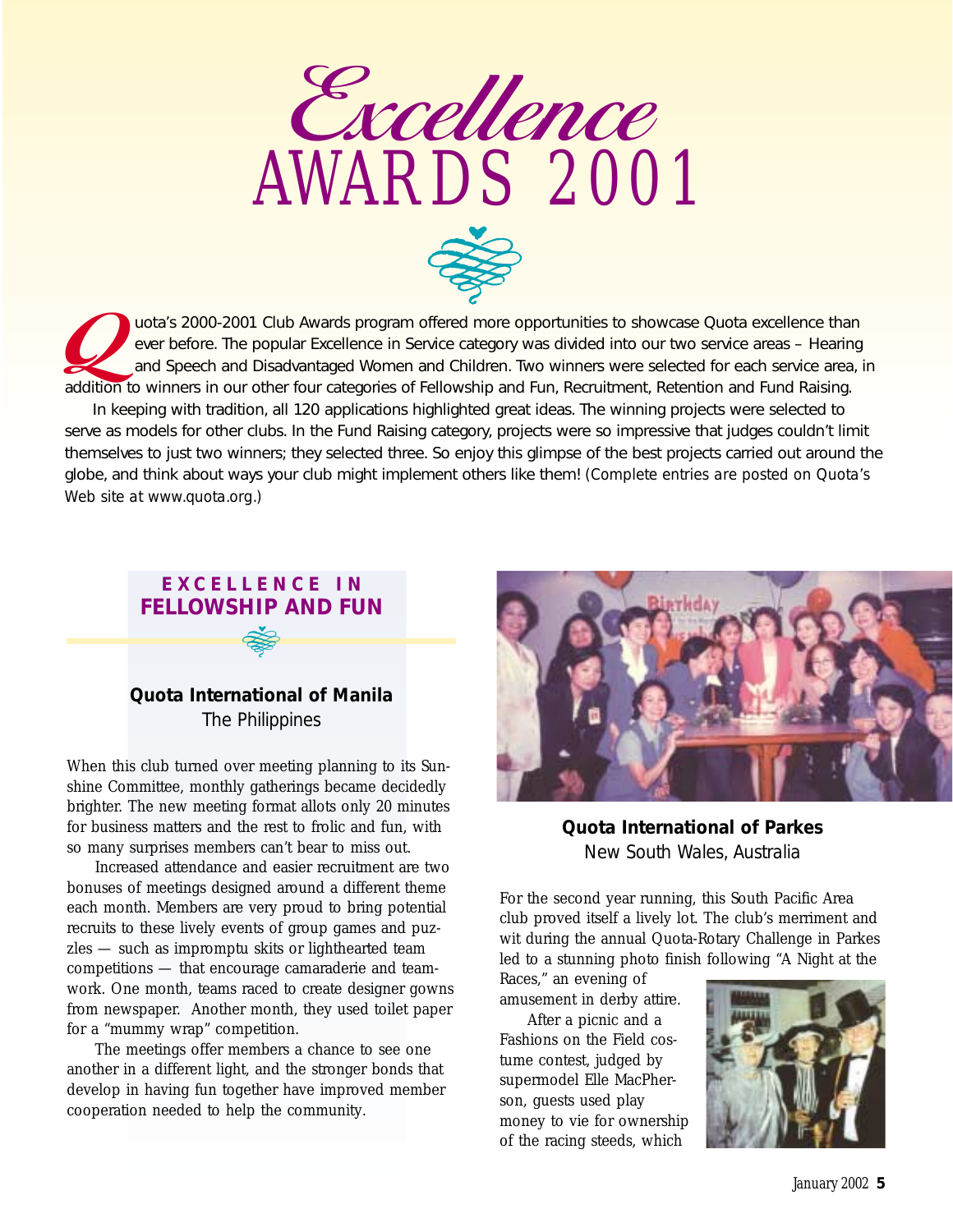Rotarians soon discovered were thoroughbred yabbies (Australian crayfish). Owners named their mounts and placed bets on the scampering seafood. Rotary won the race, but Quota won a stronger club through fellowship and fun, as well as a tidy sum to help people with hearing impairments.

#### **EXCELLENCE IN FUND RAISING Report**

#### **Quota International of Aruba**

Thinking big generated U.S.\$39,325 in one evening for this Caribbean club during a Christmas dinner dance and silent auction. The site, entertainment and menu were set in July so that ticket sales could begin immediately after summer break. Meanwhile, members arranged sponsorships, door prizes, art for the auction, table centerpieces and an auction booklet.

Then, the club decided to do something more daring: adding a Harley-Davidson motorcycle and a BMW



car to auction items. After a credit card payment system was established for the event, tickets (at least 600!) were easier to sell. The event received great publicity in newspapers and on television. The media limelight not

only sparked interest among potential members, but also raised awareness of the club's service goals while it brought in funds to meet them.

#### **Quota International of Grand Rapids**

#### *Michigan, U.S.A.*

This club saw U.S.\$16,000 worth of green from their 16th Annual Shatter Silence Golf Classic. A hot and humid summer day didn't dampen the spirits of 93 golfers who helped raise money for various hearingrelated service projects.

Club members said the key to financial success in a golf tournament is the work of the Sponsorship Committee, which seeks out financial backing at sponsor, partner and friend levels. Other committees were essential, too, for mailings, publicity, databases, door prizes, raffle, registration and correspondence. It's a team effort that helps this club stay on par for service.

#### **Quota International of Valdosta**

#### *Georgia, U.S.A.*

This club set a new fund-raising record with its Taste of Valdosta, an annual event that allows local restaurants to showcase their wares for an enthusiastic crowd.

The recipe for excellence began with a committee structure that spread the workload throughout the club, then added an ingredient of competition to fire interest in the community. Local charities vied to be the recipient of the event proceeds by pleading their cases before the entire club. Competition among restau-



rants added spice to the event as they battled for the coveted title of "Best in Valdosta," determined by tasters' votes. Feast your eyes on the details by clicking on the "Great Ideas" section of www.wesharefoundation.org.

#### **EXCELLENCE IN MEMBERSHIP RECRUITMENT**

#### **Quota International of Valdosta**

**Report** 

*Georgia, U.S.A.*

One excellence award just wasn't enough for this lively group, as excellent recruitment brought more helping hands to fund-raising and service efforts last year. A September program dedicated to membership set the tone as members identified potential recruits, knowing dinner for two awaited the most successful recruiter. The membership chair invited each candidate to a November luncheon with a personalized letter that read, in part, "We believe you would be an asset to Quota."

At the luncheon, each prospect was given a packet of information and a membership form. Then, members spoke to the group about their Quota experience. Other members talked about fund raising and service projects. The club presented a scholarship to a young woman preparing for a career in speech and hearing education. The recipient's touching reaction and gratitude, offered in sign language, moved everyone in attendance — and 12 new members joined that night.

#### **Quota International of Iosco County**

#### *Michigan, U.S.A.*

When members were challenged to invite at least one new person to meetings, guests showed up regularly to learn about Quota. In three months, 11 new members had joined the club and were already bringing guests of their own. Members learned that prospects just need to know about the work of the club and how it benefits the community and themselves — and that the best way to learn is by seeing Quota in action.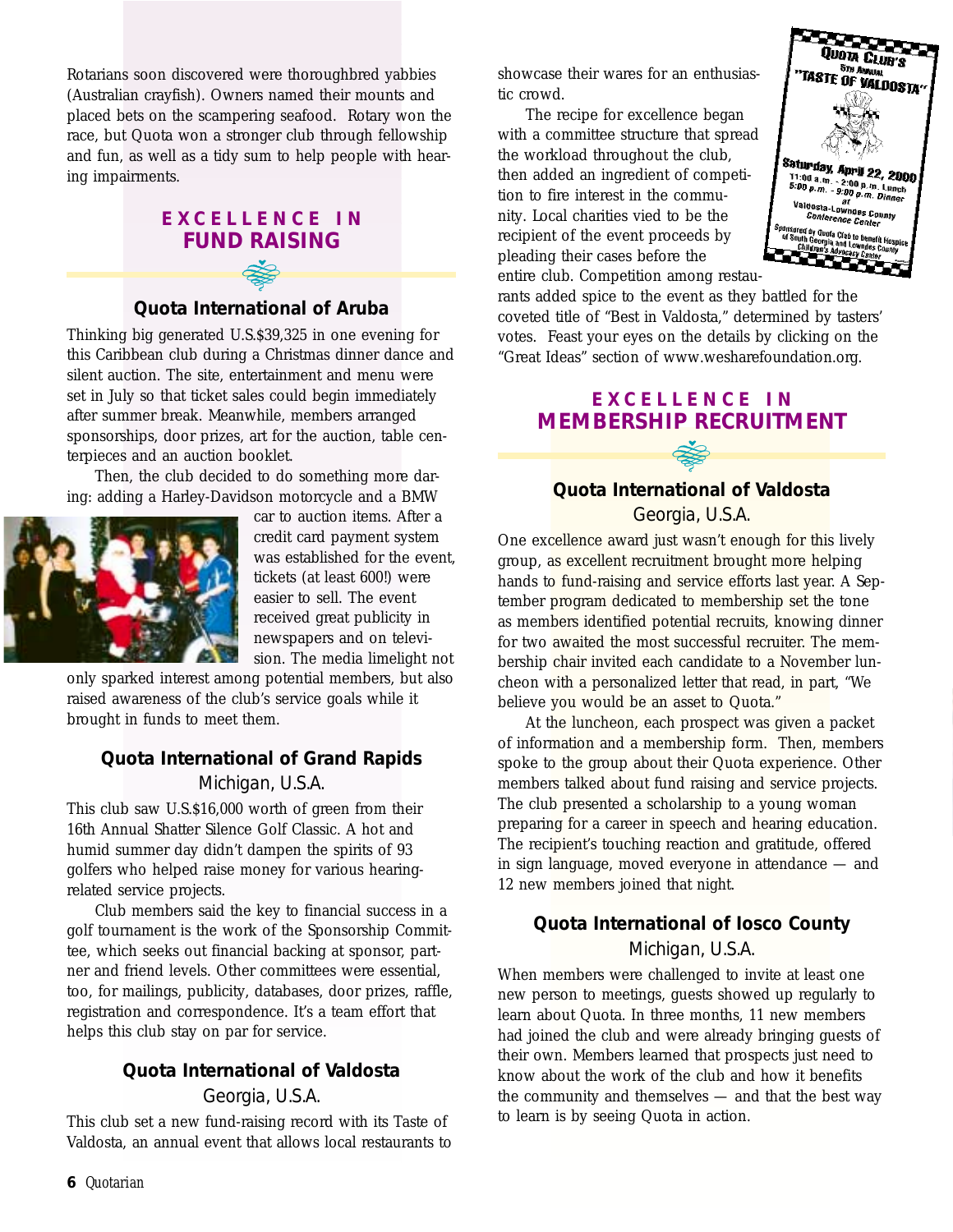#### **EXCELLENCE IN MEMBERSHIP RETENTION**



**Report** 

#### *Washington, U.S.A.*

In the wake of winning an excellence award last year for membership retention, the challenge was to keep the momentum going. Remembering a "Dear Abby" column in the local paper, the club created a survey that encouraged members to say nice things about each other. When results were in, certificates were prepared for each member, including the niceties others wrote about them!

At each meeting throughout the year, the president read a few certificates and presented them to members with a Quota magnet (for hanging the encouraging words on the refrigerator). Members felt more connected to one another, loved, respected and admired. Who wouldn't want to stay in a club with rewards like that?

#### **Quota International of Curacao**

#### *The Netherlands Antilles*

Keeping members in clubs requires a sense of belonging for each individual. So, this club created a hands-on approach for making each member feel welcome and needed. Whenever attendance dropped, a member of the membership committee would call the person and ask how she could help. In giving the absent member some attention, the club learned how they could help



restore active participation in the group.

Occasionally, an absent member needed real help. But most often, the call rekindled enthusiasm with a touch of Quota caring

and kept members coming back. By dividing the responsibility among all members of the membership committee, the club was able to accomplish a time-consuming but worthwhile effort that, ultimately, benefits the community.

#### **EXCELLENCE IN SERVICE FOR HEARING AND SPEECH Report**

#### **Quota International of Mooloolaba and Quota International of Nambour**

#### *Queensland, Australia*

Two clubs created a dynamic duo for service success when they worked together to bring captioning to hos-

pital procedure videos a first in Australia. The project stemmed from the frustrations of a hearingimpaired man who went in for surgery and couldn't understand the video that explained what was about



to happen to him. He contacted Quota, and the two clubs joined forces to create a solution for the facility that serves both communities.

The clubs worked with the Australian Captioning Centre to caption six programs, which are now available to hospitals throughout the country. And the club is already hard at work to fund even more. Read the whole story by clicking on "Great Ideas" at www.wesharefoundation.org.

#### **Quota International of Platteville**

*Wisconsin, U.S.A.*

What's even better than providing an infant hearing screening machine to a local health center? Providing a machine *and* a discretionary fund that allows the hospital to cover the cost of screening for families in need. In less than five months, this club raised more than enough money for the machine through a pledge drive, a communitywide aluminum can collection, and donation boxes in local supermarkets. Their great success encouraged them to keep fund-raising in order to create a U.S.\$4,000 fund for families without insurance or those with hearingimpaired babies.

The project helped the club discover a new awareness of what they can accomplish. Everyone in Platteville knows Quota now, and the newfound respect and appreciation has energized this great club.

#### **EXCELLENCE IN SERVICE FOR DISADVANTAGED WOMEN AND CHILDREN**

**the Company** 

#### **Quota International of Metro Denver**

*Colorado, U.S.A.*

A hands-on approach to help teenaged mothers finish school fostered service excellence in this club. Club members serve as mentors for young moms in a local school-run parenting program, offering their ears as well as practical advice on parenting and academics. The mentors generally serve many hours tutoring and offering homework assistance — sometimes entertaining babies while moms complete lessons.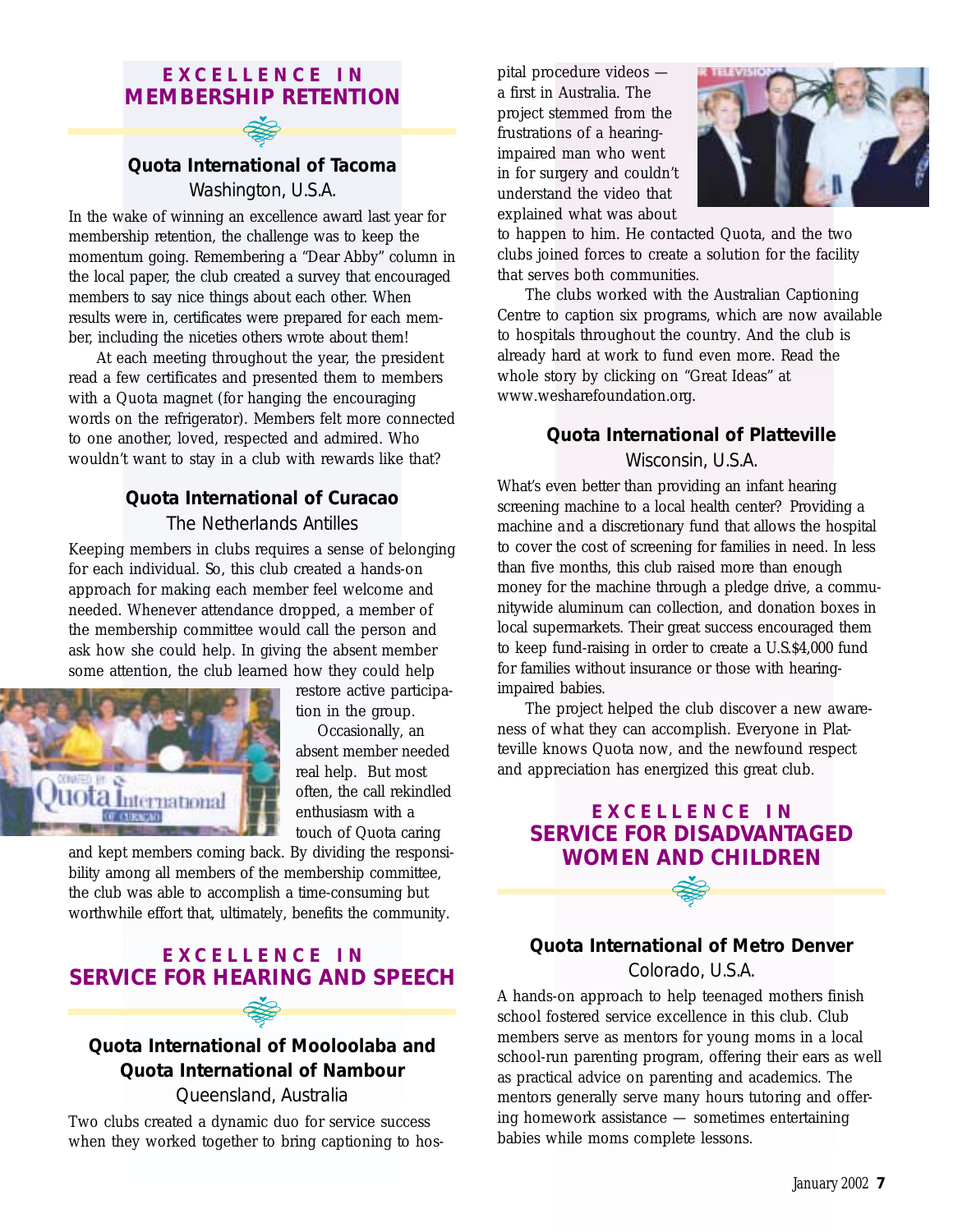The club also provides equipment and supplies for an onsite nursery at the school for participants of the parenting program. Plus, members volunteer there during the school day and sponsor three special parties each year for Halloween, Christmas and Mother's Day. This meaningful outreach is making a difference across two generations and invests in the futures of many to come.

#### **Quota International of Anchorage**

*Alaska, U.S.A.*

This club collected more than 3,000 new and used wireless and cellular telephones for the Wireless Foundation's effort to distribute one million phones to U.S.

women who are victims of domestic violence. The project cost the club no money because all supplies and shipping were covered by the Wireless Foundation.

First came publicity. Collection sites were identified with signs, and cards were enclosed in a bank statement sent to more than 4,000 people. Preproduced public service announcements were delivered to radio and television stations, then news releases were sent to all local media outlets. The club even built a new Web site to spread the word.

By the end of the project, Anchorage knew more about Quota and about women in crisis. And the club knew that although the effort didn't cost a dime, they also could make a difference with another precious commodity: time.

# **Celebrate Quota's Winning Ways!**

Quota International and the We Share Foundation received prestigious recognition and honors in 2001:

#### **United Nations Association Blue Ribbon**

The We Share Foundation's Volunteers in Action Program received a Blue Ribbon from the United Nations Association of the National Capital Area as an exemplary model of program excellence. The We Share Foundation received the honor at a ceremony October 27, 2001, in Washington, D.C. The Blue Ribbon Awards recognize worthy programs that encourage members to remain involved and other groups to follow their example. This is the second Blue Ribbon awarded a We Share Foundation program; the Club to Club World Service Program was honored similarly in 2000.

#### **GWSAE Organization of Excellence Superstar Award**

Quota International received the Greater Washington Society of Association Executives 2001 Organization of Excellence Superstar Award for outstanding leadership, dedication, creativity and overall excellence within the association community. Quota International was one of two organizations to receive this prestigious award July 12, 2001. GWSAE members represent more than 3,500 nonprofit membership organizations in the Washington, D.C., area.

#### **2001 Communicator Awards**

The Communicator Awards recognize outstanding work in the communications field. The We Share Foundation Web site was selected from among 3,344 entries for a 2001 Award of Distinction as a project that exceeds industry standards in communicating a message or idea. In addition, the *Quotarian* magazine received an Honorable Mention as a publication of high quality. Entries in the Communicator Awards this year came from advertising and

public relations agencies, corporate communications departments, educational institutions, government entities, designers, writers and businesses throughout the United States and several other countries.

#### **Staff Shares Quota's Message!**

**Executive Director Kathleen Treiber and Deputy Executive Director** Nancy Fitzpatrick shared strategies behind Quota International's

successful and award-winning Leadership Encouragement Program, which received the 2000 Keystone Award for Excellence in Membership Development from the American Society of Association Executives. The article, titled "Ideas That Inspire," was pub-



lished in the May 2001 issue of *Association*

*Trends,* a magazine read by more than 25,000 association professionals worldwide.

- Director of Communications Mary Margaret Yodzis was a featured speaker at an Internet Resourcing and Technology Workshop at St. John's University in New York City August 6-10, 2001. Participants representing 40 nonprofit organizations arrived from 15 countries on five continents, speaking five different languages, to learn about using the Internet to help people in need. Mary Margaret offered workshops on writing for the World Wide Web and used our We Share Foundation Web site for many examples!
- In addition, Mary Margaret authored an article on the strategies behind Quota International's Leaders as Listeners Program, published in the November issue of *Executive Update* magazine.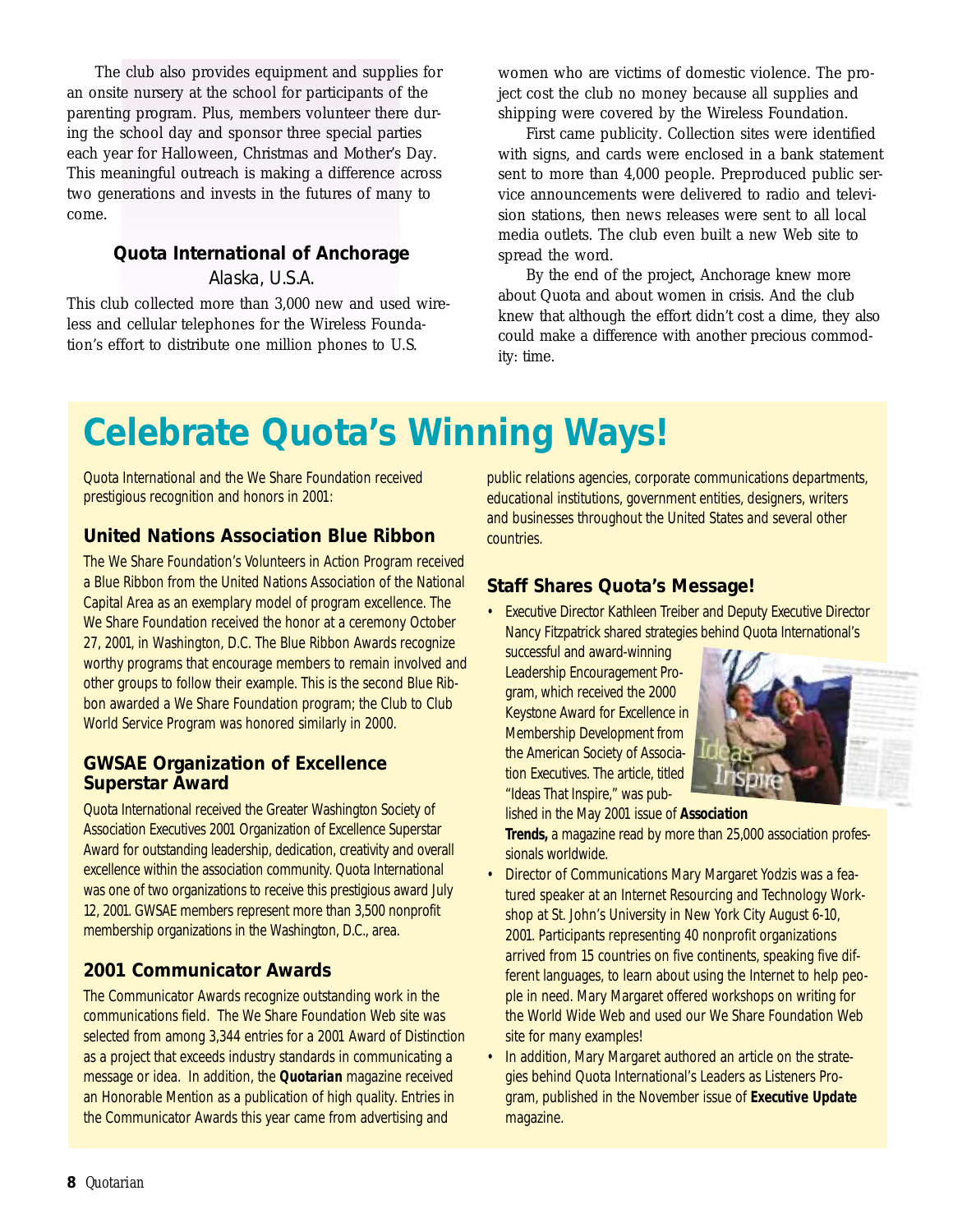

# **Club-to-Club World Service**

*The award-winning Club-to-Club World Service program, administered by Quota International's We Share Foundation, includes eight projects this year. This creative way to support Quota service in developing countries now has requirements that afford greater accountability, easier promotion and visibility outside Quota. Projects will be determined annually; those in good standing may reapply.*

*This year's spectrum of innovative global service will inspire you and touch your heart. To support these hands-on projects, please see our Web site at www.wesharefoundation.org or call (202) 331-9694.*

#### **THE PHILIPPINES**

#### **QI of Iloilo**

*LIFE (Livelihood Incentive Fund for the Education of the Deaf) Multipurpose Cooperative*



In 1976, the Iloilo Quota club began their association with the local school for special education and founded the High School for the Deaf, a project long supported by Club-to-Club donations. In recent years, donations paid for vocational instruction, but only a few of the high school's 25 graduates are gainfully

employed — most on a contractual basis. In Iloilo's scarce job market, most still rely on their families for support.

The Iloilo club formed the LIFE Multipurpose Cooperative to promote self-reliance and skills development among graduates. Teachers and club members help them pool resources so they can help one another succeed in the marketplace. Each member of the coop is equally responsible for its success.

Club-to-Club donations will provide seed capital for business loans to coop members at a 1.5 percent interest rate. Loan payments and interest earnings will return to the coop to finance or refinance member projects, under a credit committee's supervision. Coop members must contribute monthly to the coop's capital fund; at the end of the year, profits are distributed equitably.

#### **QI of Manila South**

#### *Center for Disabled People*

Club-to-Club donations in 2000 allowed this club to construct a 300-square-meter facility to house the Center for

Disabled People in the remote Manila suburb of Morong, Rizal. But much work remains to complete it. In addition to interior finishing, such as tiling, flooring and ventilation, the center needs furnishings for classrooms and physical therapy programs, educational materials and basic medical tools.

The center offers people with multiple disabilities a place to gather socially, take classes and receive medical care. The Manila South club hopes it will become a model for other nongovernmental efforts in their coun-



try. "We want to prove that multidisabled individuals still can have hope and not be thought of as nuisances to their families. We need to give them a chance to prove themselves and develop self-esteem," said past club president Emilie Simon.

Further plans for the center include a soup kitchen or food program, a clothing outreach, business training, and mentoring for parents with disabled children. The club hopes to help other groups create similar projects as they guide the center toward self-sufficiency by 2005. Added Emilie, "The center is one of a kind. We're proud that Quotarians pioneered this project."

#### **QI of Manila**

#### *Educational Tutoring and Skills Training Program For the Correctional Institute for Women*

The Manila Quota club launched a new initiative to help women prisoners assimilate in society after incarceration. Nearly 120 women leave Manila's Correctional Institute for Women each year after release or parole,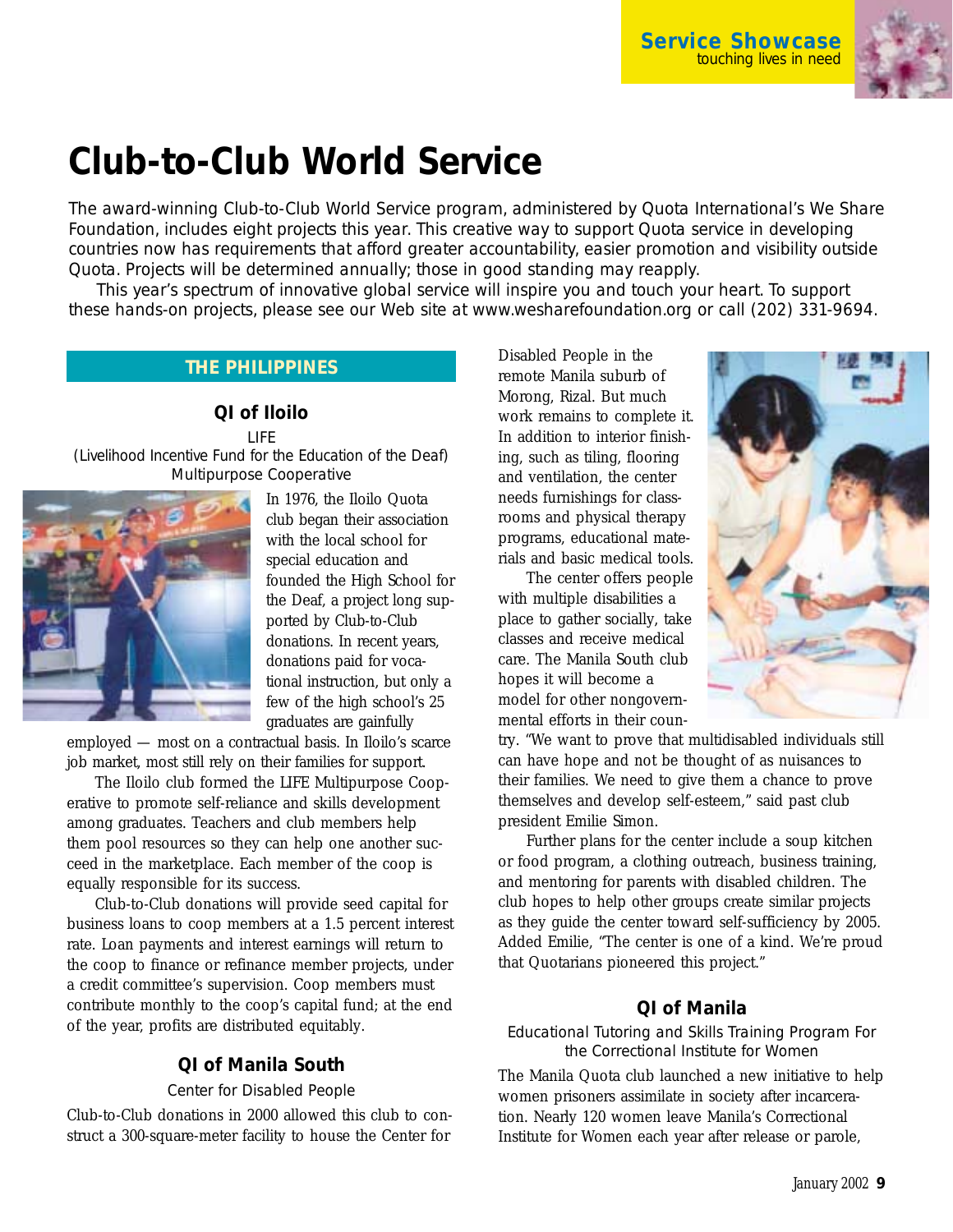often with no skills or education to redirect their lives. "These women are usually the victims of injustice and dire poverty," explained club member Jean Marie Facuri.



"We hope this program will give them skills to become independent and gainfully employed, thereby ensuring a better life."

Club members and several instructors will teach prisoners job skills — cosmetol-

ogy, manicure, pedicure, hairstyling, reflexology, cooking and sewing — and provide academic instruction and values formation in a tutoring program. A social worker will provide counseling to ease the often traumatic transition from detention to society.

"If we want a better society, we must take an active role in giving inmates a chance to lead a better life outside prison walls. This is a chance to harness the talents and skills of our Quota volunteers, who will be involved in tutoring and skills training," said Jean Marie.

Club-to-Club donations will pay for supplies, equipment, food, a Christmas party with the Quota club and the salaries of skills trainers and the social worker.

#### **QI of Las Piñas**

#### *Little Angels Home*

Little Angels Home is a newly organized orphanage in humble facilities. Las Piñas Quotarians hope to "give the children living there an atmosphere of a normal life," explained club member Carolina Piad.

An increasing number of people live on the streets in The Philippines because of poverty or drug addiction, creating a population of malnourished, abused and severely disadvantaged children. Many of the street children are abandoned.

Little Angels cares for the most desperate street children. For example:

- A toddler with brain damage, in need of lifelong nursing care, was found in the streets, then rejected by several orphanages until Little Angels rescued her; she now receives therapy with Quota's help.
- A severely malnourished infant, found at a restaurant doorstep, was brought to Little Angels, where he is now 2 and slowly regaining strength.
- A 7-year-old victim of repeated rapes on the streets now lives in safety and with dignity at Little Angels, where Quota supports her therapy.
- A one-month-old boy with cerebral palsy was abandoned in a Manila hospital; now 1, he lives at the

receives therapy, awaiting a hearing aide which may be possible with Club-to-Club donations. "In our own small way, Quota International of Las Piñas would

home and



like to help," said Carolina. Club-to-Club donations will provide therapy, food, clothing, and supplies for eight children. With enough support, the club could help even more little angels.

#### **INDIA**

#### **QI of New Delhi**

#### *Quota Home for Abandoned and Destitute Women*

The Quota Home in Faridabad has been a Club-to-Club project since 1983, changing the lives of impoverished women and children through education and job training. Quota's support has allowed this project to grow exponentially in recent years, creating the need for a larger facility.

The New Delhi club purchased a lot adjacent to the home last year and recently broke ground on a new



building to house the primary school for children. The original building will house literacy and job skills programs for women, including sewing, tailoring, knitting, textile design and embroidery, for employment in India's clothing industry. Other skills taught are typing, hair styling, cosmetology,

nail care and henna painting.

"Construction of a building is a big project," noted past club president Chander Aurora. "But our space to accommodate these women and their children is limited. We need a lot of expansion to shelter the needy with care. Love is our priority, and we love them."

Club-to-Club donations will provide maintenance and repair of the existing structure, plus computers, sewing machines, supplies, food and some expenses for teachers.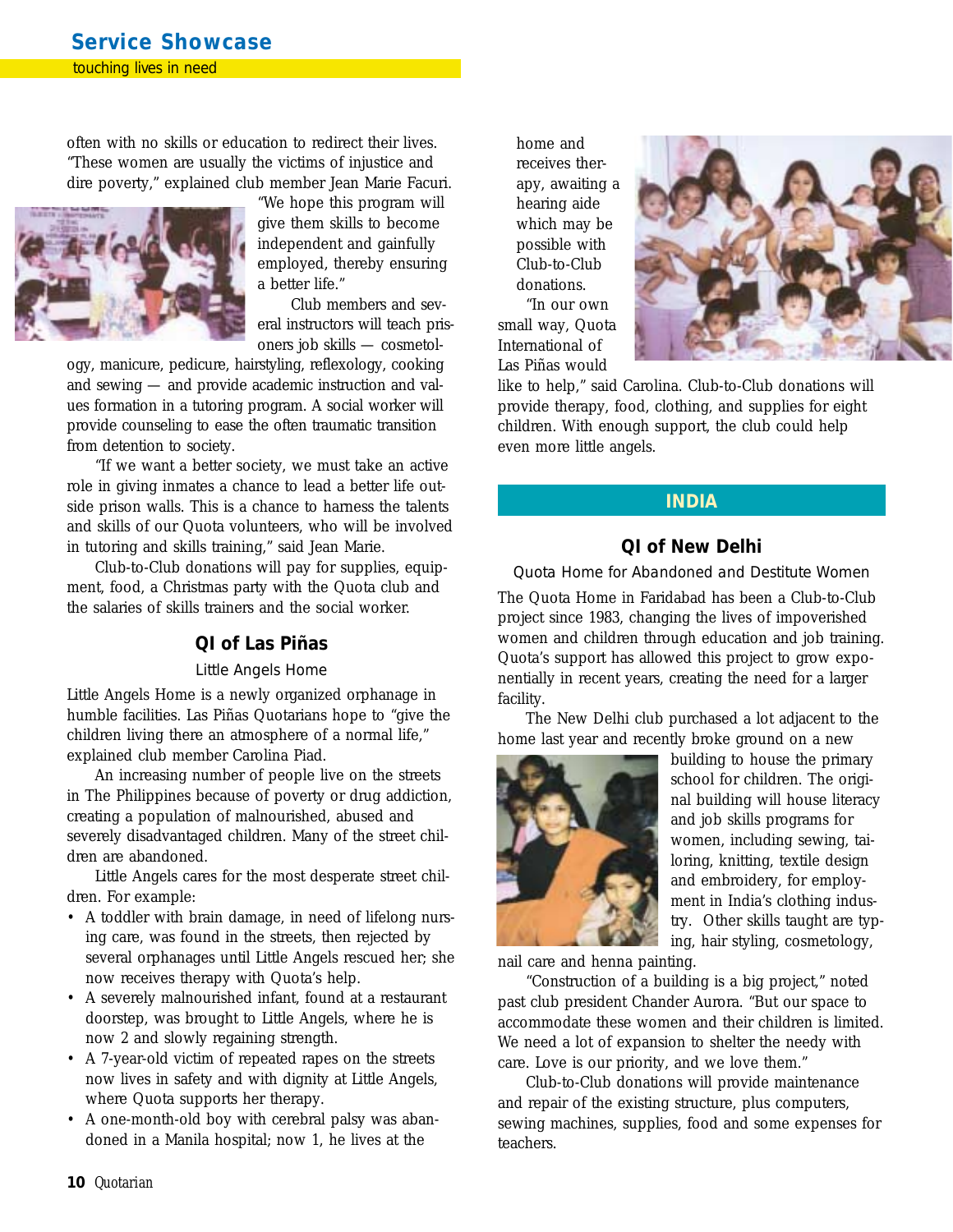#### **QI of Sainik Farm**

#### *Home for the Aged*

Before the Sainik Farm club decided to help residents of a dilapidated Home for the Aged, the elderly individuals living there had little hope of ending their lives in dignity. Housing authorities allowed residents to live in squalor, with neither heat nor running water, and receive only basic sustenance.

"They live in very depressing conditions," said club president Daman Bedi. "The food is not up to required standards. They hardly get any milk; being old and frail, they need calcium. We give them milk and fruits on a regular basis, but they need constant food supplements, clean surroundings and medical aide."

When a resident's broken hip required emergency surgery, the club paid for her needs. Then, they decided to renovate and maintain the home and provide medicine and food. "We want to give the elderly a life of dignity," explained Daman. "They were leading respectable lives as teachers or nurses; but in their old age, they seem to have been abandoned by their children. There is no social security system, so they are left to fend for themselves.



With the help of our Quota club, they are now living in cleaner, healthier surroundings. And we have arranged some outings for them that helped them gain back some of their confidence."

The club erected a boundary wall around the home,

paved the backyard, installed benches and renovated four bathrooms and the kitchen. Because rooms are not heated, the club plans to purchase hot-water bottles and extra blankets for the winter. Donations in 2002 will pay for medical needs, food and continued refurbishment.

"But our main target is the water problem, which is absolutely hopeless!" exclaimed Daman. "The water supply is not regular, and residents have to fill buckets. They are too old to carry them." Donations will provide a new tube well to restore water to the facility.

#### **FIJI**

#### **QI of Ba**

#### *Ba HART Children's School and Senior Citizens Hearing Assessment*

The Ba Quota club has supported the education of children from the Ba HART Village for many years. During the past two years, the club paid partial fees for some youth to enter college or job training.

In addition to this continuing service, the club will address a growing problem of hearing loss among the elderly. "In Fiji, seniors do not enjoy special privileges. Imagine slowly losing



your hearing and no longer being able to enjoy music, listen to news, sing with grandchildren, hear children play happily, join in conversations or discussions. It gives a sense of loneliness when they're not appreciated and their opinions are no longer valued. Some are even neglected. This project will make them realize somebody cares," explained club president Satya Bali.

Club-to-Club donations will pay school fees and, for seniors, provide hearing assessments, hearing aides and an informative tea to spread news of the service.

#### **SURINAME**

#### **QI of Suriname**

#### *Claudia A. Foundation Afternoon Care Project*

The Suriname club helps children who are victims of AIDS, both orphaned and outcast by association with the HIV virus.

The Claudia A. Foundation targets these impoverished children by offering a safe haven where younger children spend the day and the rest come after school for meals, tutoring, counseling and relaxation.

Because the center's resources are sorely limited, Quota is renovating the facility, replacing a rusty metal fence with a stone wall, replacing the leaky roof, and repainting the structure in cheerful colors.

Donations will provide a radio cassette recorder for tutoring and a school bus to transport children safely to and from the center. "Quotarians around the world can have a high impact on Surinamese society by supporting this project and pioneering an effort to improve the dreadful conditions in which these children live," said club member Ilemele Venetiaan.

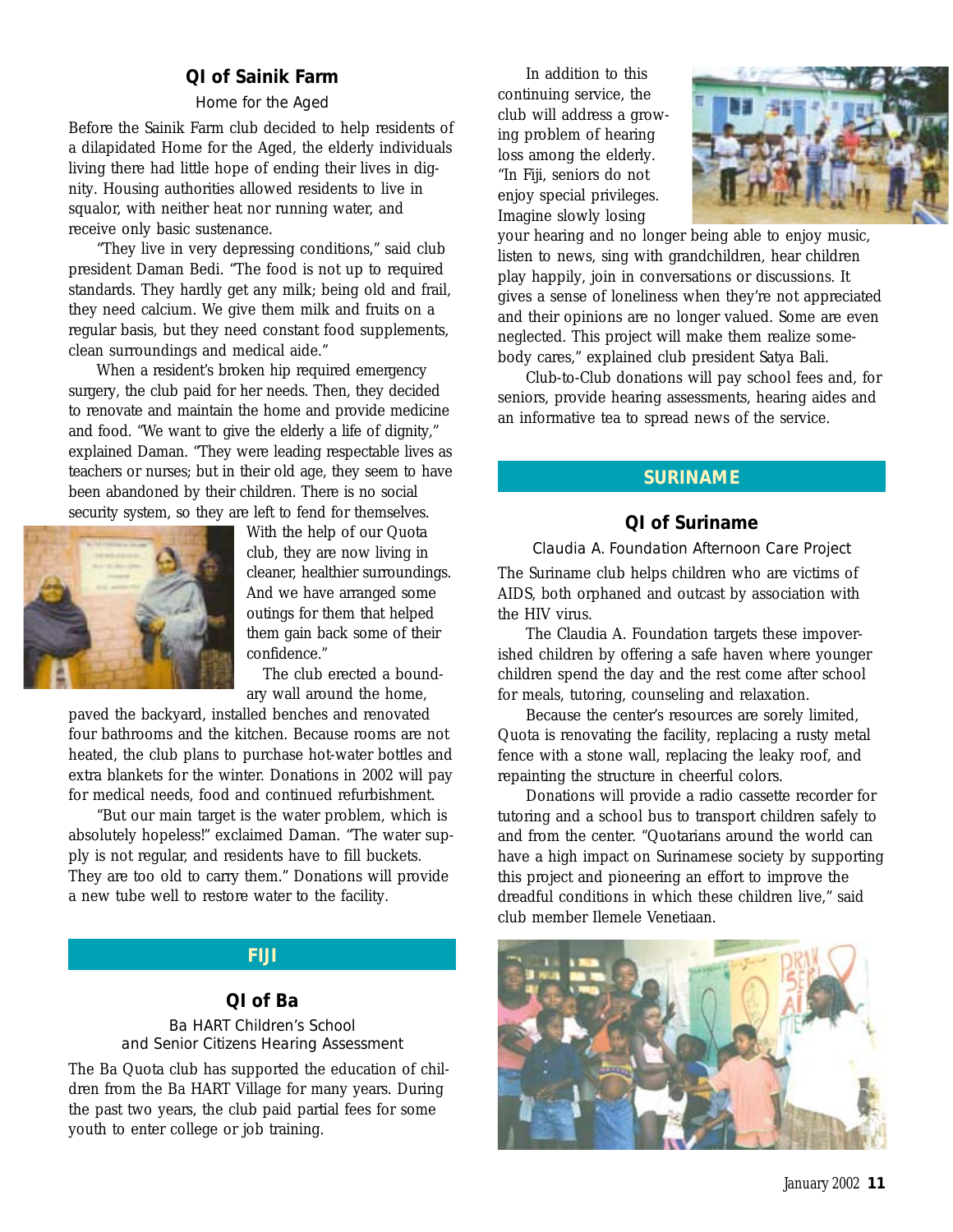# **Fellowship Partners**

*A Program of Quota International's We Share Foundation*

*Dreams can come true when built upon a firm foundation. These bright faces, full of hopes and dreams for the future, belong to students throughout the world who are supported by Quota clubs. Each has received a Fellowship Partners grant from the We Share Foundation.*

*The Fellowship Partners program encourages college-level study among hearingor speech-impaired persons or those who wish to enter the speech and hearing field. Each year, Quota clubs may contribute \$500, which is matched through the Fellowship Partners grant program. Congratulations for helping hundreds of students like these make their dreams come true!*



*Bailey, University of Memphis, Tennessee; Aliza Hasley, Mary Washington College, Virginia; Angela Bouffard, National Technical Institute for the Deaf, New York; Megan Lynch, Truman State University, Missouri; Shauna Doyle, Indiana*

*University of Pennsylvania.*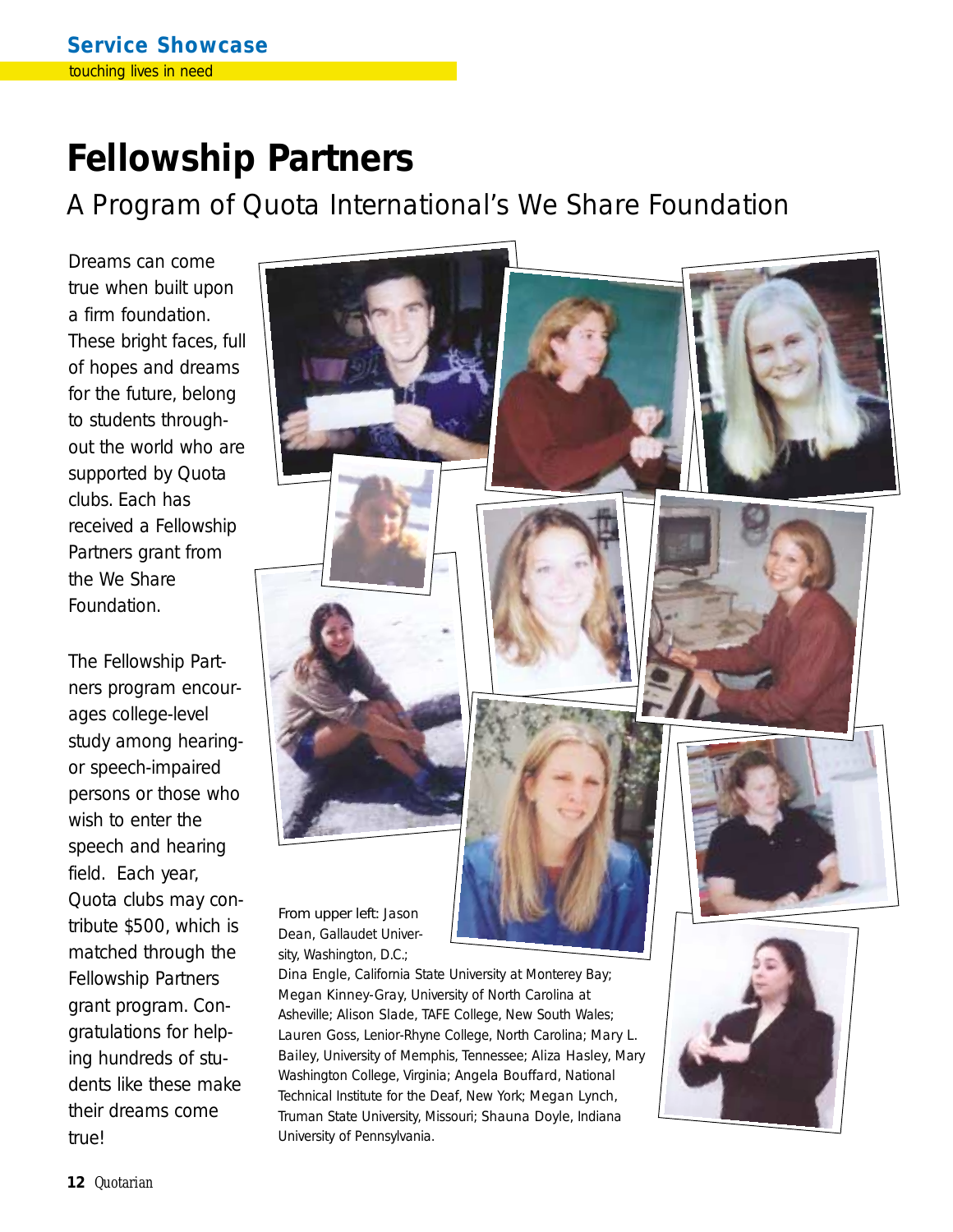# **Share the Vision of the We Share Foundation**

Quota International's We Share Foundation is a leader in providing humanitarian support worldwide. The Foundation impacts lives of those in need through compassionate programs that span the globe. To learn more, visit www.wesharefoundation.org.



States.

Donate on-line at www.wesharefoundation.org (click "How to Donate"). Or, mail your donation to the We Share Foundation, 1420 21st Street, NW, Washington, DC 20036 USA. All gifts are tax deductible in the United

"Our Hearts Lead Us; **Our Actions** Change Lives"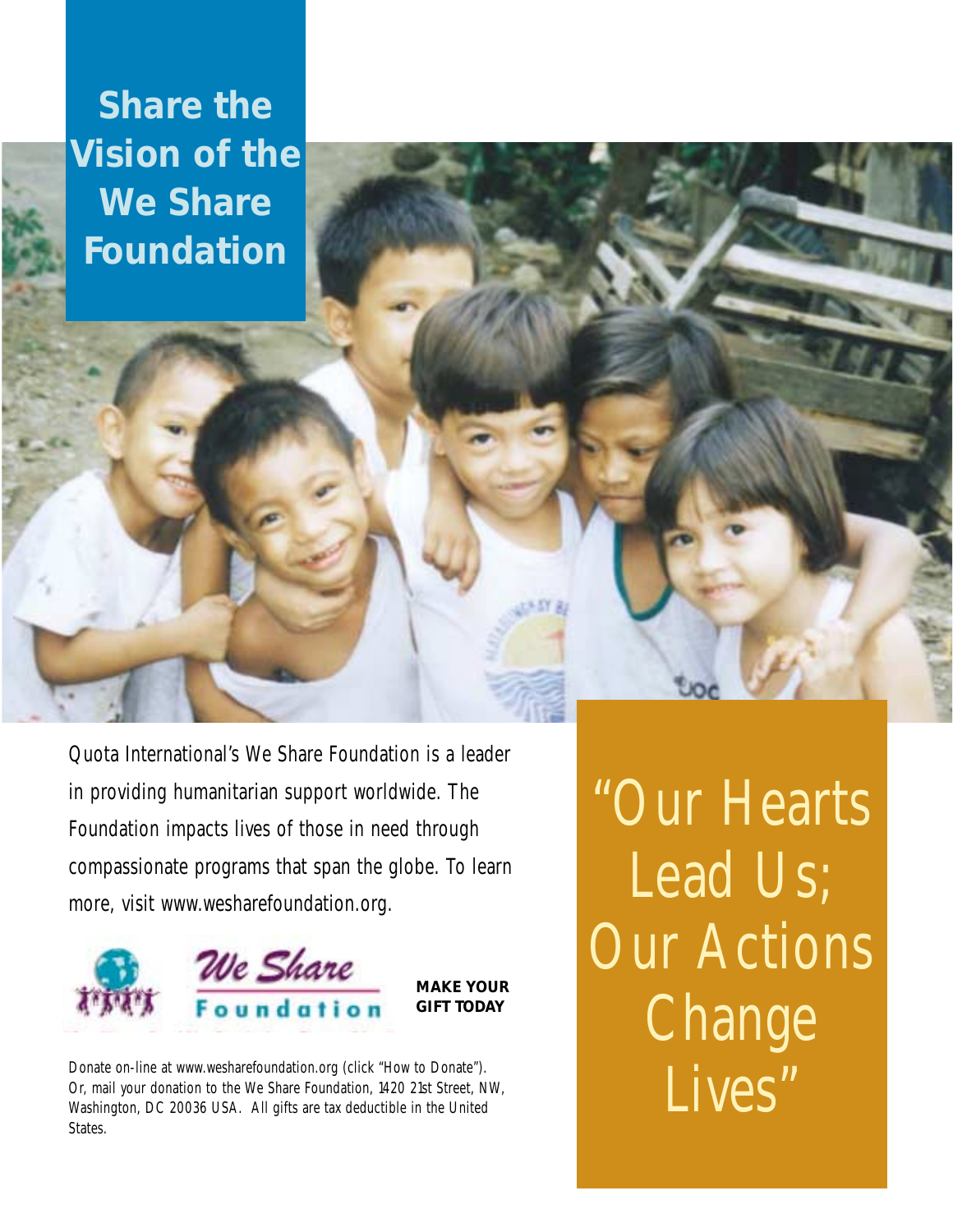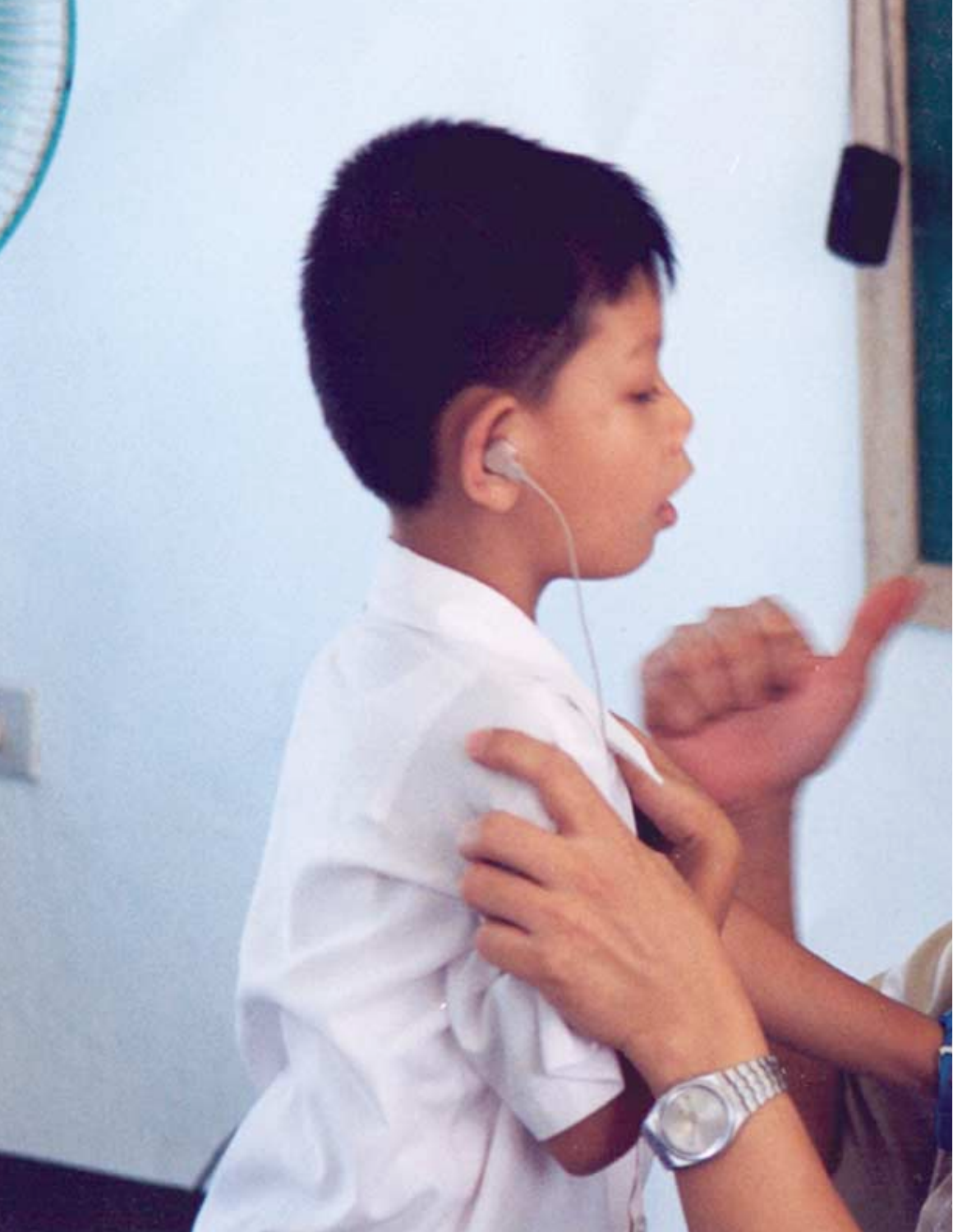# Listen With Your Heart

Quota International of Iloilo, The Philippines, has been a vital part of its community for 25 years. From the beginning, the Iloilo club has worked to help people with hearing impairments, particularly through their collaboration with a local special education school. With the support of Quota members around the globe through the Club-to-Club World Service program, this dynamic and dedicated club has brought a caring touch to countless people whose lives have been affected by hearing loss.

This image captures the compassion and devotion of a teacher supported by Quota International in his work with deaf children. Jose "Bebot" Gella runs the Parent-Infant Program at the Iloilo school, teaching hearing-impaired children and mentoring their parents. Just as this young boy touches a place near the heart of teacher "Bebot," this outstanding image of trust and encouragement touched the hearts of U.S. President George W. Bush's official White House staff photographers in Washington, D.C., who judged our 2001 International Photo Contest, sponsored by Quota International's We Share Foundation.

This photograph, submitted by QI of Iloilo, received the competition's Grand Prize, including a cash award of \$1,000 for the Iloilo Club-to-Club World Service project.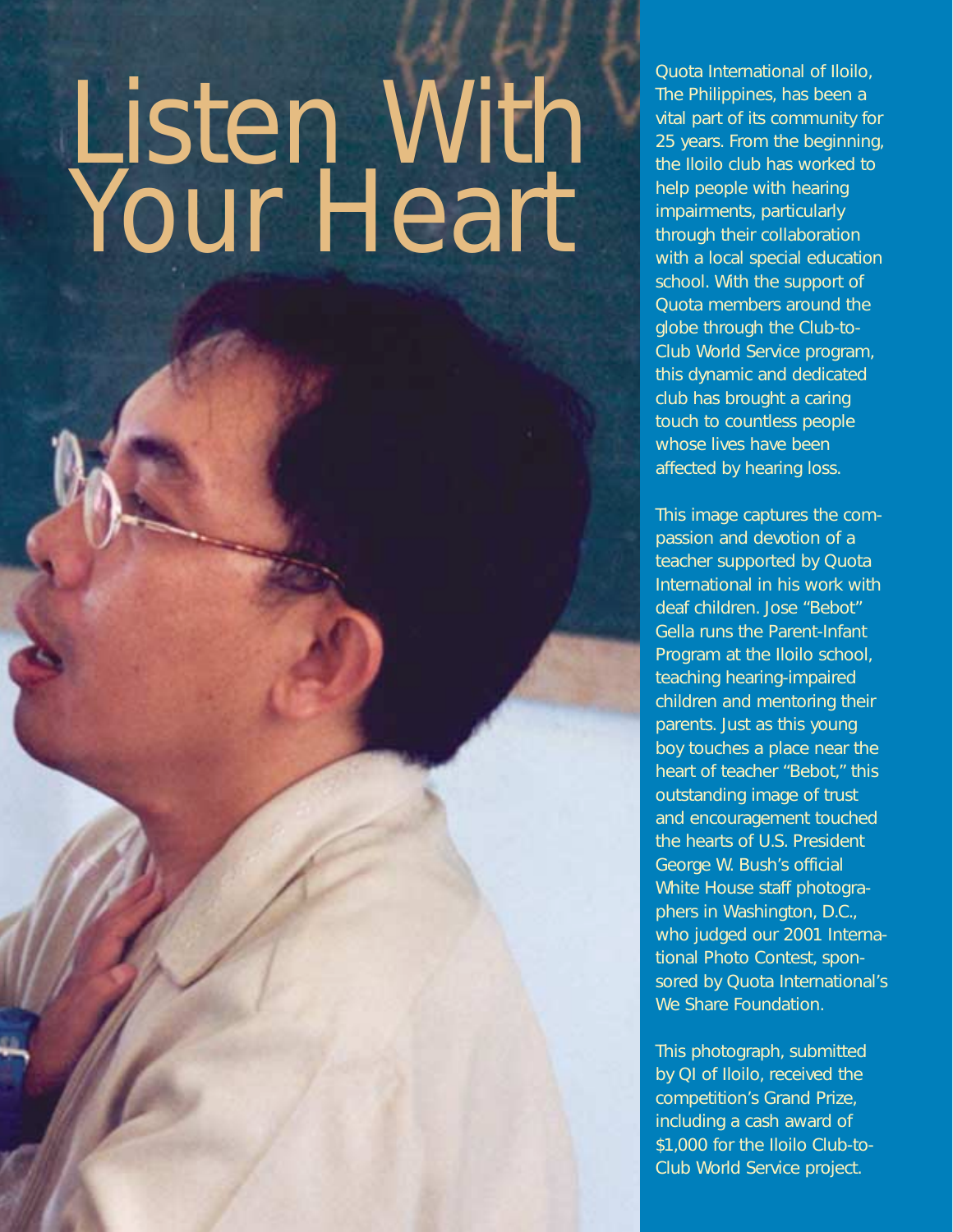# **Quota <sup>2002</sup> CONVENTION**

# **Award–Winning Pittsburgh America's Renaissance City!**

**Welcome to "The Burgh!"**

**This riverside city combines the charm of old-world Europe with the diversity and progressive vibe of America.**

**From an industrial history and architectural wonders to the iconic Andy Warhol and Mister Rogers — not to mention professional sports and the educational and cultural legacies left by the Carnegie, Mellon and Heinz families this smokestack city has transformed itself into a dynamic community with something for everyone.**

#### **Take a look at just some of Pittsburgh's many highlights:**

**Rich History.** Pittsburgh's coal-mining roots gave way to its famous steel mills and today's banking, health care and high-technology center. You'll get a taste of the city's historic past during your stay at the official convention hotel, the Omni William Penn. Located in the heart of Pittsburgh, this hotel was the site of Quota's 3rd Annual Convention in 1922 and still retains the stately elegance of a time gone by.

**Fine Culture.** Pittsburgh is a showcase for outstanding museums and theaters, including the Carnegie Museum of Art, the Andy Warhol Museum, Heinz Hall and the beautifully restored Benedum Center for the Performing Arts.

**Plenty To Do.** You can shop for designer-chic at the nearby Shops of One Place or browse the riverside boutiques at Station Square. Tired of being indoors? Take a stroll through the lush gardens and pathways of the Phipps Conservatory or get a bird's-eye view of the city from the top of Mt. Washington. You can even check out a few of the city's 88 diverse neighborhoods, take a drive to the Laurel Highlands or pamper yourself at the luxurious 1,000-acre Nemacolin Woods Resort.

**Great Accessibility.** Pittsburgh is easy to navigate, whether you prefer walking or taking a cab, bus or subway train. There are plenty of ways to get around! Pittsburgh is also less than 90 minutes flying time from 20 U.S. states and Canada, making it a convenient city to visit.

**We know you'll agree: Pittsburgh is the perfect place to enjoy the fellowship and fun of convention.**

**Come join us!**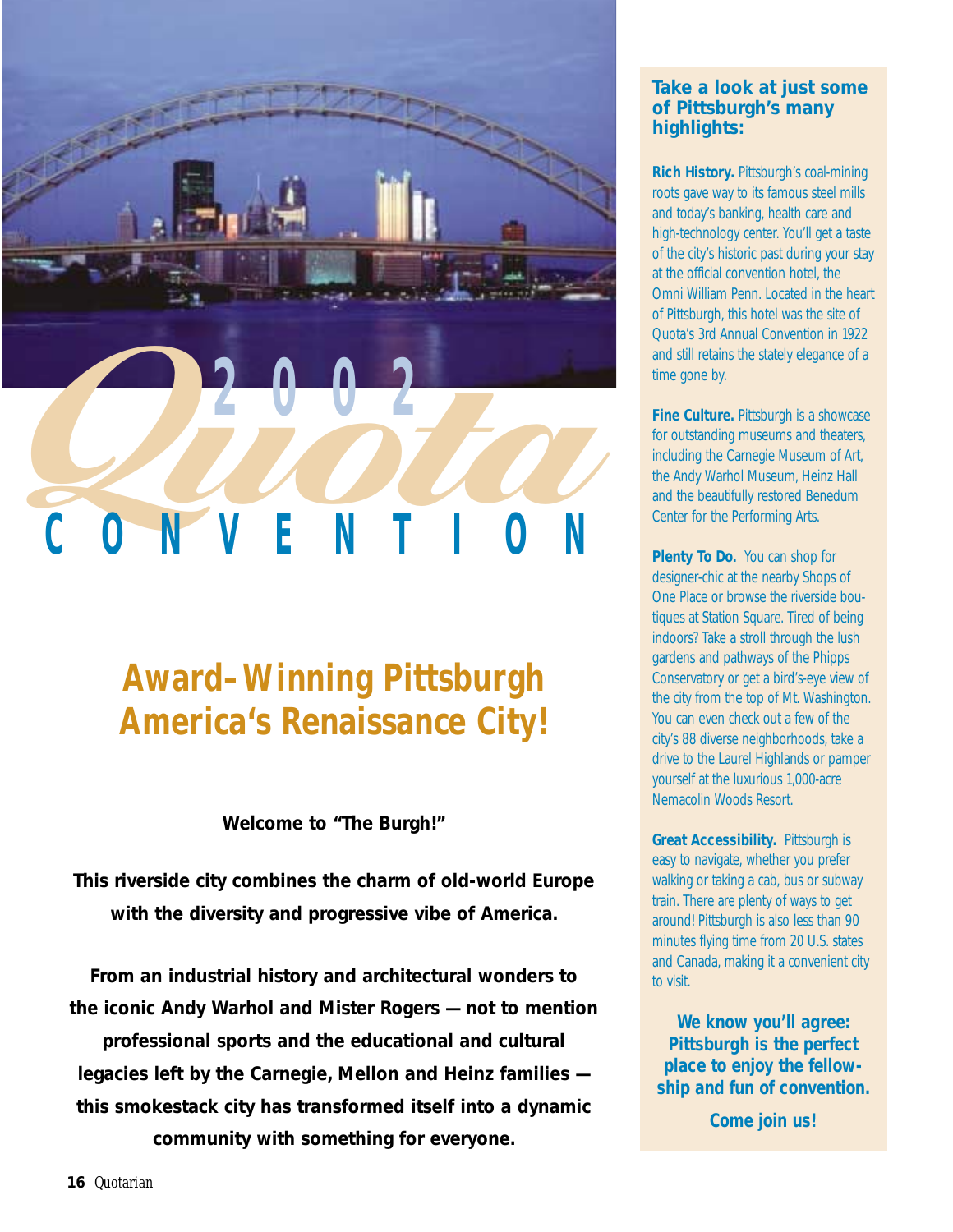#### **With So Much to See and Do in "The Burgh," How Will You Ever Choose?**

Quota's optional group tours will help make the most of your visit! Sign up early on your convention registration form. But hurry – space is limited!

#### **Explore Amish Country**

#### *Thursday, July 18, 8 a.m. – 6:30 p.m. U.S. \$75 per person (includes lunch)*

Spend a day in the countryside with Quotarians from around the world and experience Amish living. Enjoy a drive through the rolling hills, visit an Amish complex and see completely hand-built homes, barns and more. The Amish are renowned for their simple, pious lifestyles that incorporate little-to-no industrial technology, so visiting their communities is like taking a glimpse back in time.



After a hearty Amish-style lunch, we will stop in the town of Berlin, Ohio, where you can browse and buy some of the beautifully handmade furniture, quilts, clothing and artwork for which the Amish are known. You also will have the opportunity to purchase homemade baked goods, a variety of cheeses, delicious chocolates and jams. Don't miss this opportunity to fully experience such a unique culture!

#### **Historic Victorian Estate Tour**

*Friday, July 19, 11 a.m. – 5 p.m. U.S. \$63 per person (includes lunch)*

Travel to the Clayton Estate, one of the nation's most complete Victorian homes and the residence of industrialist Henry Clay Frick. Mix and mingle with Quotarians as you enjoy the quiet refinement of a Victorian past, walking the elegantly landscaped grounds and taking in the history

and charm of Frick's home. Visit the car and carriage museum for a look at old-time travel, enjoy the estate's lovely greenhouse and see the impressive mahogany dining room where Teddy Roosevelt once enjoyed Frick's company. The Clayton



Estate is also home to a private art museum that has an exquisite permanent collection of European and Asian paintings, sculpture and decorative arts from between the 12th and 18th centuries.

For lunch, get to know your fellow Quotarians bet-

# **CONVENTION**

ter as we dine at the elegant Pittsburgh Athletic Association, which originally opened in 1911. Formerly an exclusive men's club, this getaway for the rich and

famous is sure to impress with its opulent grand rooms and twostory windows.

#### **An Evening at the Benedum**

*Saturday, July 20, 8 p.m.*

*U.S. \$35 per person* 

The exquisite Benedum Theater is one of the centerpieces of the Cultural District and is Pittsburgh's premier theatre for Broadway productions. Com-



fort and history come together in this grand theater that has been beautifully refurbished to its original Victorian décor. And you'll love the performance of the hilarious musical comedy, *Guys and Dolls.* This well-loved romantic tale has delighted audiences for half a century.

#### **Pittsburgh City Tour**

*Monday, July 22, 12:45 p.m. – 4 p.m.*

*U.S. \$55 per person (includes lunch)*

Begin by joining your Quota friends, old and new, for a midday meal at the legendary five star restaurant LeMont. Located high atop Mount Washington, you'll enjoy a breathtaking view of the Pittsburgh skyline while you dine. After lunch, you'll tour through Pittsburgh's North Side, viewing from your coach the prestigious Carnegie Science Center, the National Aviary, the H.J. Heinz Plant and the world-famous Andy Warhol Museum. The flavor, history and architectural splendor

of the city will unfold as you continue your journey through Pittsburgh's Golden Triangle and the Cultural District, which is known for its world-class symphony, dance and theater. There's something for everyone on this tour, so don't miss this chance to experience the heart of this all-American city!

#### **Paris in Pennsylvania**

*Depart Tuesday, July 23, at 8:30 a.m. and return Wednesday, July 24, at 1:30 p.m.*

*U.S. \$398 per person double occupancy (add U.S. \$145 for single occupancy).*

*(includes overnight accommodation, activities mentioned, two lunches and one breakfast)*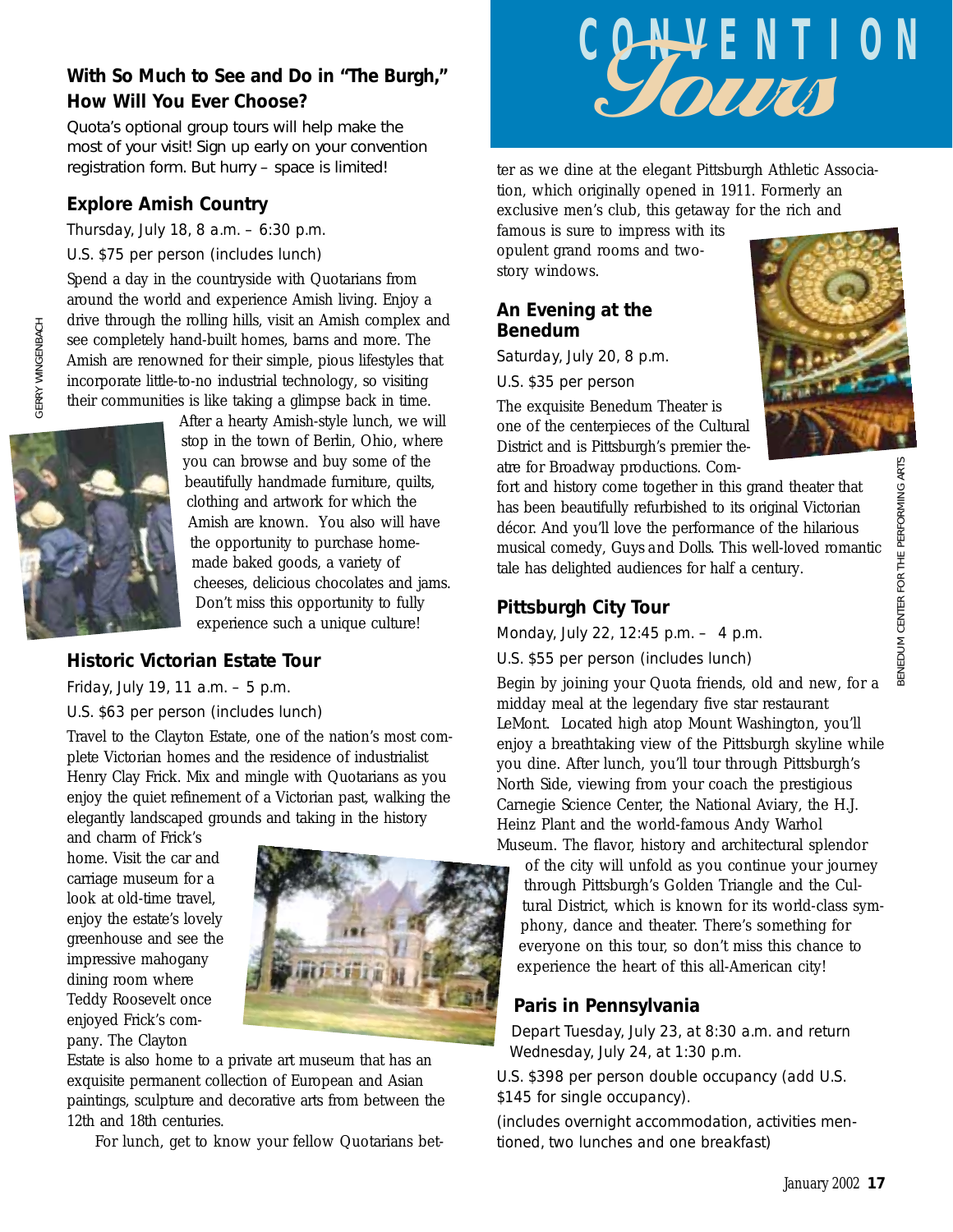#### **Day 1:**

You depart Pittsburgh by coach Tuesday morning and arrive at the majestic Nemacolin Woodlands Resort and



Spa, which has been featured on Lifestyles of the Rich and Famous and mentioned in Town & Country, Vogue and Elle magazines. If you've ever wanted to feel like royalty, this is the place for

you! Take some time to bask in the sheer grandeur of the vaulted ceilings, striking crystal chandeliers and twostory windows. In your room, you'll find a luxurious marble bathroom and elegant furnishings.

After a delicious lunch, you are on your own to take in the magnificent scenery of the surrounding Laurel highlands, walking the land once owned by the famous Rockwell and Mellon families. You also may enjoy your beautiful natural surroundings with either golf or shooting, or pamper yourself with a fine European spa treatment. The cost of one of these special activities (your choice!) is included in the price of your tour. Later in the afternoon, you may join a guided tour of the resort's art

gallery and explore the magnificent interior of this world-class complex.

That evening, dinner is on your own and there are many scrumptious options: fine dining at Lautrec's French bistro, four-star continental delights in the Golden Trout or American contemporary cuisine at the Caddy Shack. Be as formal or as casual as you like!

#### **Day 2:**

After a full breakfast, you will travel to Frank Lloyd Wright's world-famous house, Fallingwater. Be sure to

have on your comfortable walking shoes to explore this amazing residence and the surrounding area. The house, intricately balanced over a waterfall, is Wright's most discussed and celebrated design. Fallingwater is a pure masterpiece



of design, balance and beauty and is Wright's personal testimony to the unity of man and nature. In the afternoon, lunch will be provided, and you will return to our convention hotel in Pittsburgh.

#### **AND "HON," HERE'S EVEN MORE FUN!**

#### **Stars and Stripes Governors Reunion**

Special invitation to all past and current district governors! Get ready for a spectacular red, white and blue celebration at the fourth annual Governors Reunion Friday, July 19, between 5 p.m. and 6 p.m. You'll have a great time with friends old and new, receive a commemorative event pin and have a chance at a fabulous door prize! Sign up on your Page 20 convention registration form.

#### **Love to Golf?**

Take part in the WFJ Golf Classic, a convention tradition five years strong! The Thursday afternoon event (July 18) will support the Wanda Frey Joiner Development Fund, so be sure to include your spouses and friends, too! Detailed information will be provided if you check the appropriate box on your convention registration form. Or, contact the Golf Classic coordinator, Quotarian Barbara Nilsen at bbnilsen@aol.com or by fax at (408) 532-8155.

#### **Share the Quota Spirit with a Service-on-Site Project**

When you pack for convention, why not bring a book or two to donate to at-risk children? The nonprofit Cops-n-Kids Reading Program will be the beneficiary of the Quota Welcome Committee's (District 2 and 3) Service-on-Site project.

Julia Burney, a former educator and police officer, founded Cops-n-Kids in Racine, Wisconsin. Officers distribute donated books while they are on routine patrol, giving them a way to reach

out to children in the community and share the power of books. The program has now collected thousands of books and has gained national attention, especially when Julia appeared on NBC's Today Show and the Oprah Winfrey show.

Julia will tell us more about Cops-n-Kids as one of our featured convention speakers.

#### **Be a Buddy!**

If you are an experienced convention-goer, we need you! To help new convention participants feel more comfortable, we will be matching "Convention Buddies" with convention first-timers to provide guidance and support. You'll meet your match at the First-Timers Orientation on Saturday morning, July 20. If you're interested, please check the appropriate box on your convention registration form.

#### **Is Your Mother or Daughter, Niece or Aunt, Grandmother or Granddaughter a Quotarian, Too?**

In honor of President Lynne Caroon and her mother, Past Central Area Director Mary Helen Stanley, we are planning a special convention gettogether for multigenerational Quotarian families. So if your family is going to be represented by two or more generations at convention, be sure to let the Quota staff know in advance by e-mail, fax, or a friendly phone call! Once notified, we will send you an invitation to this special event hosted in the President's Suite.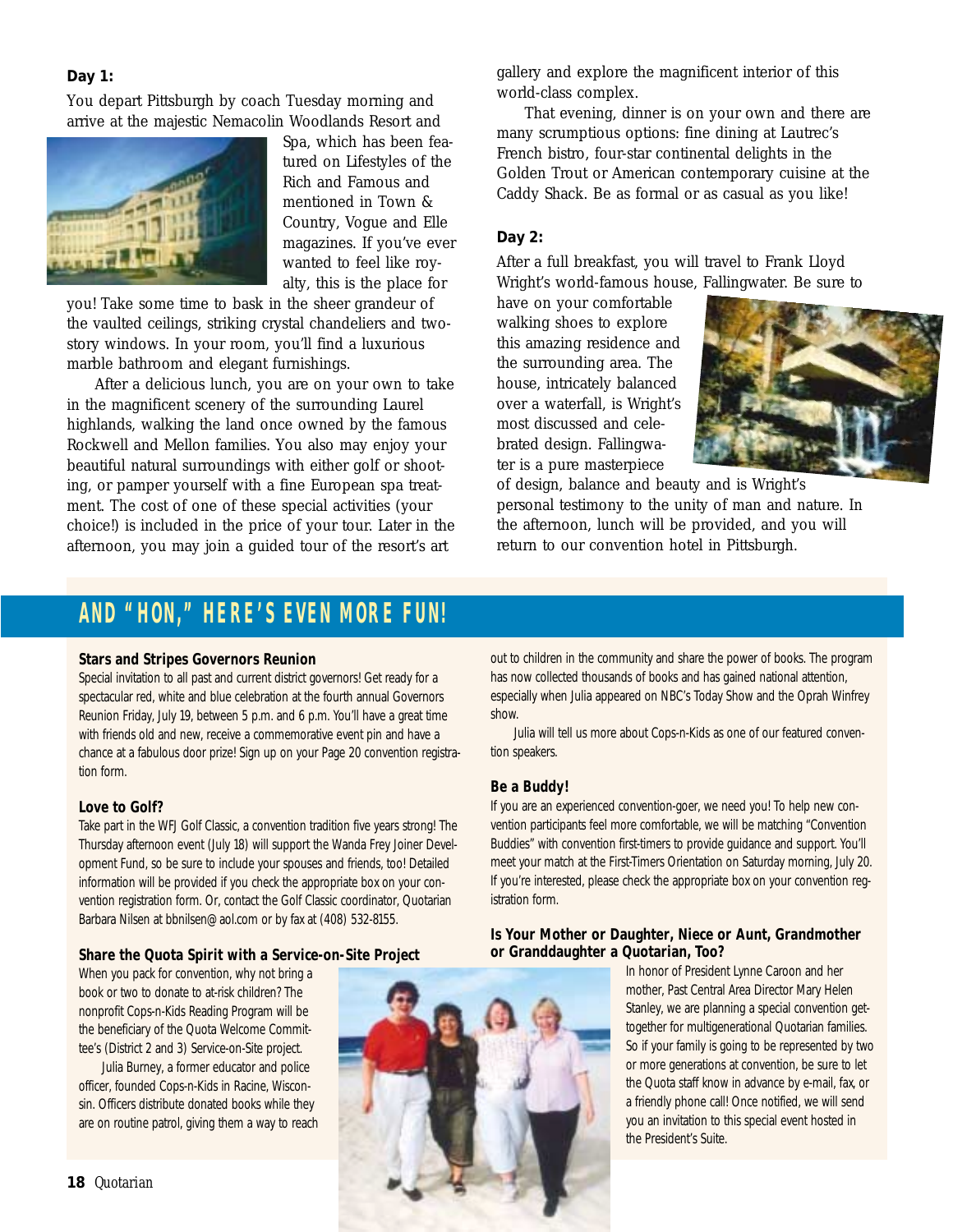

# **Planning for Pittsburgh**

#### **Air Travel Discount**

US Airways, the official air carrier of the 2002 Quota International Convention, is offering an exclusive low fare for attendees. Take advantage of a 5 percent discount off first or envoy class and any published US Airways promotional round trip fare. Or receive a 10 percent discount off unrestricted "Y" or B8US/B4AUS fares with seven (7) day advance reservations and ticketing. **Plan ahead and receive an additional 5 percent discount by ticketing 60 days or more before departure.** Discounts are valid provided all rules and restrictions are met and are applicable for travel from all points on US Airways' route system. They cannot be combined with other discounts or promotions. Additional restrictions may apply on international travel.

Discounts are valid between July 16 and 25, 2002. To obtain them, you or your professional travel consultant may call the US Airways' Group and Meeting Reservation office toll free at (877) 874-7687 between 8 a.m. and 9:30 p.m. Eastern Standard Time. **Refer to Gold File Number 57651044.** 

#### **Mark Your Calendars!**

Register for Convention 2002 before May 1 to be entered in a drawing for one of three U.S.\$100 shopping sprees in Pittsburgh! You'll also save on your convention registration fee if your registration form is postmarked by May 15. Complete your convention registration form and mail or send it by fax today with your payment to Quota International!

Reserve your room by the June 19 deadline at the Omni William Penn, our convention hotel. Look for the hotel reservation form on Page 21.

#### **Want to Know More?**

Go to www.quota.org for more information on Pittsburgh and updated convention information. Simply click on the "2002 Convention Planning" button.

Questions? Contact Ingrid Miller by telephone at (202) 331-9694, by fax at (202) 331-4395 or via e-mail at ingrid@quota.org.

# **Convention 2002 Highlights**

Prepare to be inspired by informative general sessions, thought-provoking workshops and the success stories of other clubs. Reconnect with friends, and enjoy the fellowship and adventure of our tours. Quota's Convention 2002 is an opportunity not to be missed!

| Thursday, July 18 | <b>Explore Amish Country Optional Tour</b><br>$(8 a.m. - 6:30 p.m.)$<br><b>Wanda Frey Joiner Golf Classic</b><br>(afternoon)                                                                                                                                                                                                                                 |
|-------------------|--------------------------------------------------------------------------------------------------------------------------------------------------------------------------------------------------------------------------------------------------------------------------------------------------------------------------------------------------------------|
| Friday, July 19   | Leaders Meeting $(8 - 10:45 a.m.)$<br>Historic Victorian Estate Optional Tour<br>$(11 a.m. - 5 p.m.)$<br><b>Stars and Stripes Governors Reunion</b><br>$(5 - 6 p.m.)$<br>Dinner on Your Own $(6 - 7 \text{ p.m.})$<br>Opening Ceremonies (7 - 8:30 p.m.)<br>Dress in red, white and blue.<br><b>Meet and Greet Reception</b><br>$(8:30 - 9:30 \text{ p.m.})$ |
| Saturday, July 20 | First-Timers Orientation (8 - 8:45 a.m.)<br><b>General Session (morning)</b><br>Lunch on Your Own $(12 - 1:30 \text{ p.m.})$<br><b>General Session (afternoon)</b><br>An Optional Evening at the Benedum<br>Guys and Dolls (8 p.m.)                                                                                                                          |
| Sunday, July 21   | <b>International Officer Elections</b><br>$(7 - 8:30$ a.m.)<br><b>General Session</b> (morning)<br>Area Team Luncheon (12:30-2 p.m.)<br>Fire Up Your Club: Convention 2002<br>Workshop Series $(2 - 5 p.m.)$<br><b>District Party Night</b>                                                                                                                  |
| Monday, July 22   | <b>Personal Development Session</b><br>(morning)<br><b>General Session</b> (morning)<br><b>Pittsburgh City Optional Tour</b><br>$(12:45 - 4 p.m.)$<br><b>Installation Ceremony and Dinner</b><br>(6:30 p.m.) Elegant evening attire<br>requested.                                                                                                            |
| Tuesday, July 23  | Paris in Pennsylvania Optional<br>Overnight Tour (departs 8:30 a.m.;<br>returns Wednesday, July 24, at 1:30<br>$p.m.$ )                                                                                                                                                                                                                                      |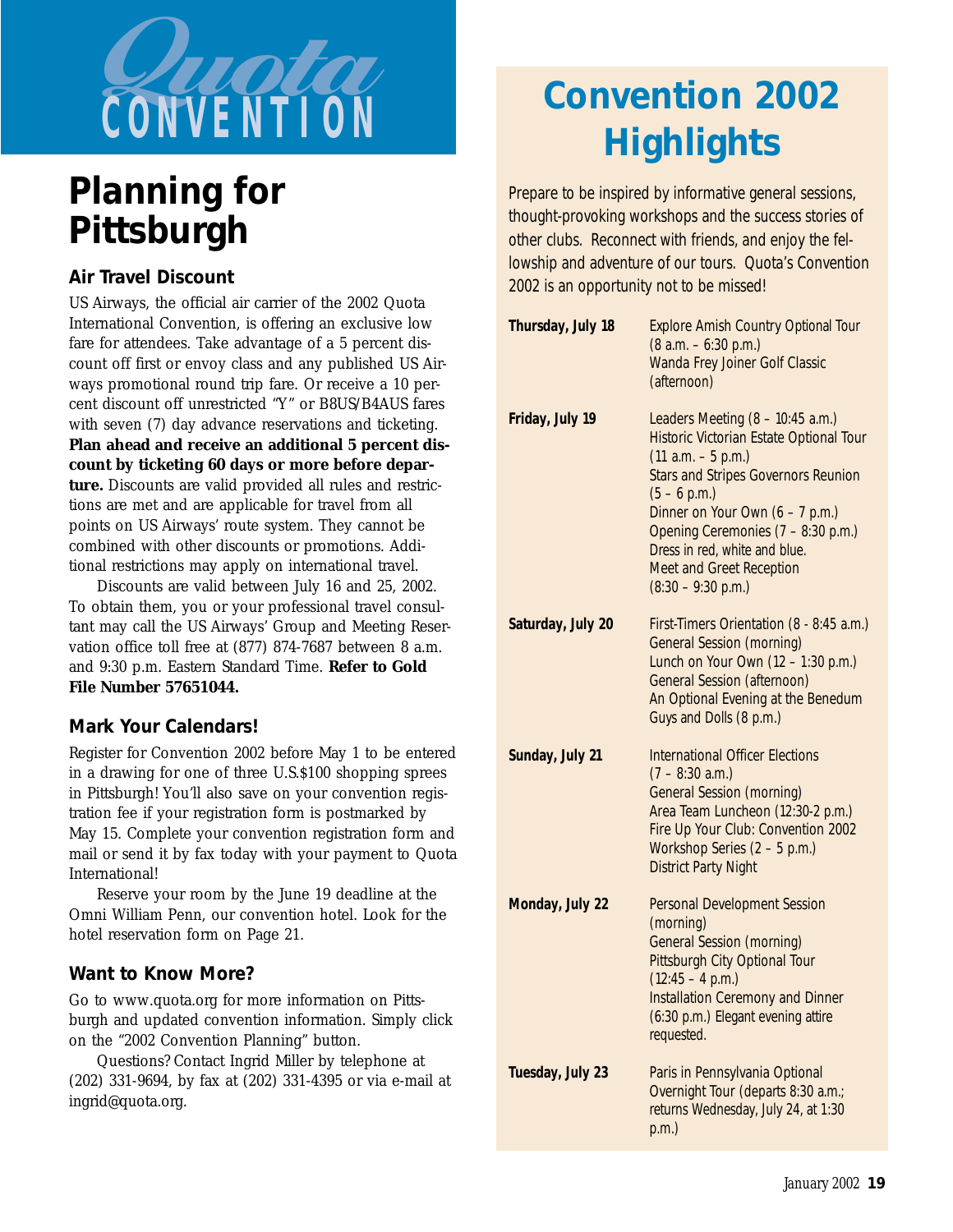# **Convention Registration Form**

#### **July 19-22, 2002 • Pittsburgh, Pennsylvania, USA**

Return this form with payment to: Convention, 1420 21st Street, N.W., Washington, DC, 20036 or send credit card registrations by fax to (202) 331-4395. Please allow four to six weeks for processing.

*Send in your registration by May 1, 2002,* and you will be eligible to win a U.S. \$100 shopping spree in Pittsburgh. Three winners will be chosen from registrations postmarked or sent by fax to the Quota International Office by May 1.

Are you a 2001-2002 governor?<br>
Are you a 2001-2002 lieutenant governor?<br>  $\bigcirc$  Yes  $\bigcirc$  No

Are you a 2001-2002 lieutenant governor?

#### *Registration Deadline for Early Bird Discount: May 15, 2002*

#### *Please PRINT NEATLY or TYPE the following information:*

| Name    | $\overline{First}$<br>Name for Badge, if different<br>Last                                                                                                                                                                                                                                                                                                                                                                                                                                                                                                                                                                       | Is this your first Quota International convention?<br>Would you like more information about the Wanda Frey Joiner<br>Golf Classic Thursday, July 18?<br>Would you like to be a Convention Buddy?<br>(See Page 18 for details.)     | $\bigcirc$ Yes<br>$\bigcirc$ Yes<br>$\bigcirc$ Yes |  | $\bigcirc$ No<br>$\bigcirc$ No<br>$\bigcirc$ No  |  |
|---------|----------------------------------------------------------------------------------------------------------------------------------------------------------------------------------------------------------------------------------------------------------------------------------------------------------------------------------------------------------------------------------------------------------------------------------------------------------------------------------------------------------------------------------------------------------------------------------------------------------------------------------|------------------------------------------------------------------------------------------------------------------------------------------------------------------------------------------------------------------------------------|----------------------------------------------------|--|--------------------------------------------------|--|
| Area    |                                                                                                                                                                                                                                                                                                                                                                                                                                                                                                                                                                                                                                  | Non-voting delegates, let us know if you are interested in<br>volunteering for either the Elections or Credentials Committee                                                                                                       |                                                    |  |                                                  |  |
|         | Address_                                                                                                                                                                                                                                                                                                                                                                                                                                                                                                                                                                                                                         | $\bigcirc$ Elections $\bigcirc$ Credentials                                                                                                                                                                                        |                                                    |  |                                                  |  |
|         | City/State/Province Zip Code/Country<br>Street, Apt. #                                                                                                                                                                                                                                                                                                                                                                                                                                                                                                                                                                           | Please list any special needs you will have during convention (e.g., meals, etc.):                                                                                                                                                 |                                                    |  |                                                  |  |
|         |                                                                                                                                                                                                                                                                                                                                                                                                                                                                                                                                                                                                                                  |                                                                                                                                                                                                                                    |                                                    |  |                                                  |  |
|         | Registration categories are listed below. Please check (v) your category and circle the corresponding fee. (Your fee includes lunch on Sunday, July 21, and dinner on<br><b>Registration Fee</b><br>Monday, July 22.)                                                                                                                                                                                                                                                                                                                                                                                                            | Registration on/before May 15:                                                                                                                                                                                                     |                                                    |  | After May 15:                                    |  |
|         | O Official Club Voting Delegate (IMPORTANT! Please see credential information below.) Each club is entitled to<br>have one voting delegate at convention at a reduced registration fee. All other club participants, including alternate voting<br>delegates, must pay the full convention fee.<br>O New Club Voting Delegate The registration fee is waived for voting delegates of clubs chartered after July 1, 2001.<br>O Past International President<br>O Other Quota governors, It. governors, alternate voting delegates (IMPORTANT: see credential information below), non-voting participants<br>and members-at-large. | U.S.\$125<br>No charge<br>U.S.\$150<br>U.S.\$280                                                                                                                                                                                   |                                                    |  | U.S.\$145<br>No charge<br>U.S.\$175<br>U.S.\$300 |  |
|         | <b>Optional Events and Guest Fees</b>                                                                                                                                                                                                                                                                                                                                                                                                                                                                                                                                                                                            | Please register yourself and/or quests for any of the following optional tours or activities. See descriptions on Pages 17-18. We encourage<br>you to sign up early; reservations are accepted on a first-come, first-serve basis. | Quantity                                           |  | <b>Total Price</b>                               |  |
|         | O Stars and Stripes Governors Reunion (current and past governors only), Friday, July 19, 5-6 p.m.                                                                                                                                                                                                                                                                                                                                                                                                                                                                                                                               | U.S.\$25 per person                                                                                                                                                                                                                |                                                    |  |                                                  |  |
|         | Year(s) served as governor ________; due to limited space, guests are not permitted.                                                                                                                                                                                                                                                                                                                                                                                                                                                                                                                                             |                                                                                                                                                                                                                                    |                                                    |  |                                                  |  |
|         | O Explore Amish Country, Thursday, July 18, 8 a.m.-6:30 p.m.                                                                                                                                                                                                                                                                                                                                                                                                                                                                                                                                                                     | U.S.\$75 per person                                                                                                                                                                                                                |                                                    |  |                                                  |  |
|         | O Historic Victorian Estate Tour, Friday, July 19, 11 a.m.-5 p.m.                                                                                                                                                                                                                                                                                                                                                                                                                                                                                                                                                                | U.S.\$63 per person                                                                                                                                                                                                                |                                                    |  |                                                  |  |
|         | O An Evening at the Benedum, Saturday, July 20, 8 p.m.                                                                                                                                                                                                                                                                                                                                                                                                                                                                                                                                                                           | U.S.\$35 per person                                                                                                                                                                                                                |                                                    |  |                                                  |  |
|         | O Pittsburgh City Tour, Monday, July 22, 12:45-4 p.m.                                                                                                                                                                                                                                                                                                                                                                                                                                                                                                                                                                            | U.S.\$55 per person                                                                                                                                                                                                                |                                                    |  |                                                  |  |
|         | O Paris in Pennsylvania Overnight Tour, Tuesday, July 23, 8:30 a.m.-Wednesday, July 24, 1:30 p.m.<br>Add U.S. \$145 for single occupancy. If you choose the double occupancy rate and know who your roommate<br>will be, please note the person here; otherwise, we will assign you a roommate if possible. If not, we will notify you.                                                                                                                                                                                                                                                                                          | U.S.\$398 per person                                                                                                                                                                                                               |                                                    |  |                                                  |  |
|         | <b>Guest Fees</b><br>This section allows you to purchase tickets for your guest(s) to attend the following events. As a registrant, the cost of your<br>attendance to these events is already included in your registration fee.                                                                                                                                                                                                                                                                                                                                                                                                 |                                                                                                                                                                                                                                    |                                                    |  |                                                  |  |
| $\circ$ | Sunday Luncheon Guest, July 21                                                                                                                                                                                                                                                                                                                                                                                                                                                                                                                                                                                                   | U.S.\$30 per person                                                                                                                                                                                                                |                                                    |  |                                                  |  |
|         | O Monday Installation Banquet Guest, July 22                                                                                                                                                                                                                                                                                                                                                                                                                                                                                                                                                                                     | U.S.\$50 per person                                                                                                                                                                                                                |                                                    |  |                                                  |  |
|         |                                                                                                                                                                                                                                                                                                                                                                                                                                                                                                                                                                                                                                  | <b>Total Optional Fees:</b>                                                                                                                                                                                                        |                                                    |  |                                                  |  |
|         |                                                                                                                                                                                                                                                                                                                                                                                                                                                                                                                                                                                                                                  | <b>Registration Fee:</b>                                                                                                                                                                                                           |                                                    |  |                                                  |  |
|         | Total Payment (add your convention registration fee and any optional activities or guest fees):                                                                                                                                                                                                                                                                                                                                                                                                                                                                                                                                  |                                                                                                                                                                                                                                    | $U.S.$ \$                                          |  |                                                  |  |
|         | <b>Credential Information - IMPORTANT!</b><br>This document will also serve as the club voting delegate's credential form. If you are a                                                                                                                                                                                                                                                                                                                                                                                                                                                                                          | <b>Payment</b><br>$\Omega$ Thave enclosed a check navable to Quota International for my convention fees                                                                                                                            |                                                    |  |                                                  |  |

 $\bigcirc$  I have enclosed a check payable to Quota International for my convention fees. ◯ Please charge the fees to my credit card (only MasterCard and VISA accepted).

Credit Card No.

Signature Expiration Date

**Cancellation Policy:** For any cancellations made prior to July 17, 2002, we will refund your convention registration fee minus a \$30 cancellation fee. After July 17, a \$130 cancellation fee will apply (to cover nonrefundable costs such as meals and materials). All optional tour and activity fees are nonrefundable after May 19, 2002. All cancellations must be in writing.

**Questions?** Contact Ingrid Miller at (202) 331-9694 (telephone); (202) 331-4395 (fax); or ingrid@quota.org (e-mail).

voting delegate or an alternate voting delegate, **you must have one (1) club officer sign the** following to certify that you are eligible to vote. You may sign for yourself if you are a club officer. If this form is not signed, you will not be able to vote at convention. Please specify your delegate status (official or alternate). Note: each delegate has only one vote; a governor/

I certify that the member of my club listed above has been elected to represent the above named club at the international convention to be held in Pittsburgh in July 2002 as  $\bigcirc$  the official club voting delegate or  $\bigcirc$  the alternate club voting delegate should the voting

*PRINT officer's name and title* Signature: Date:

district representive may not vote for their district and their club.

delegate become unable to vote.

Name: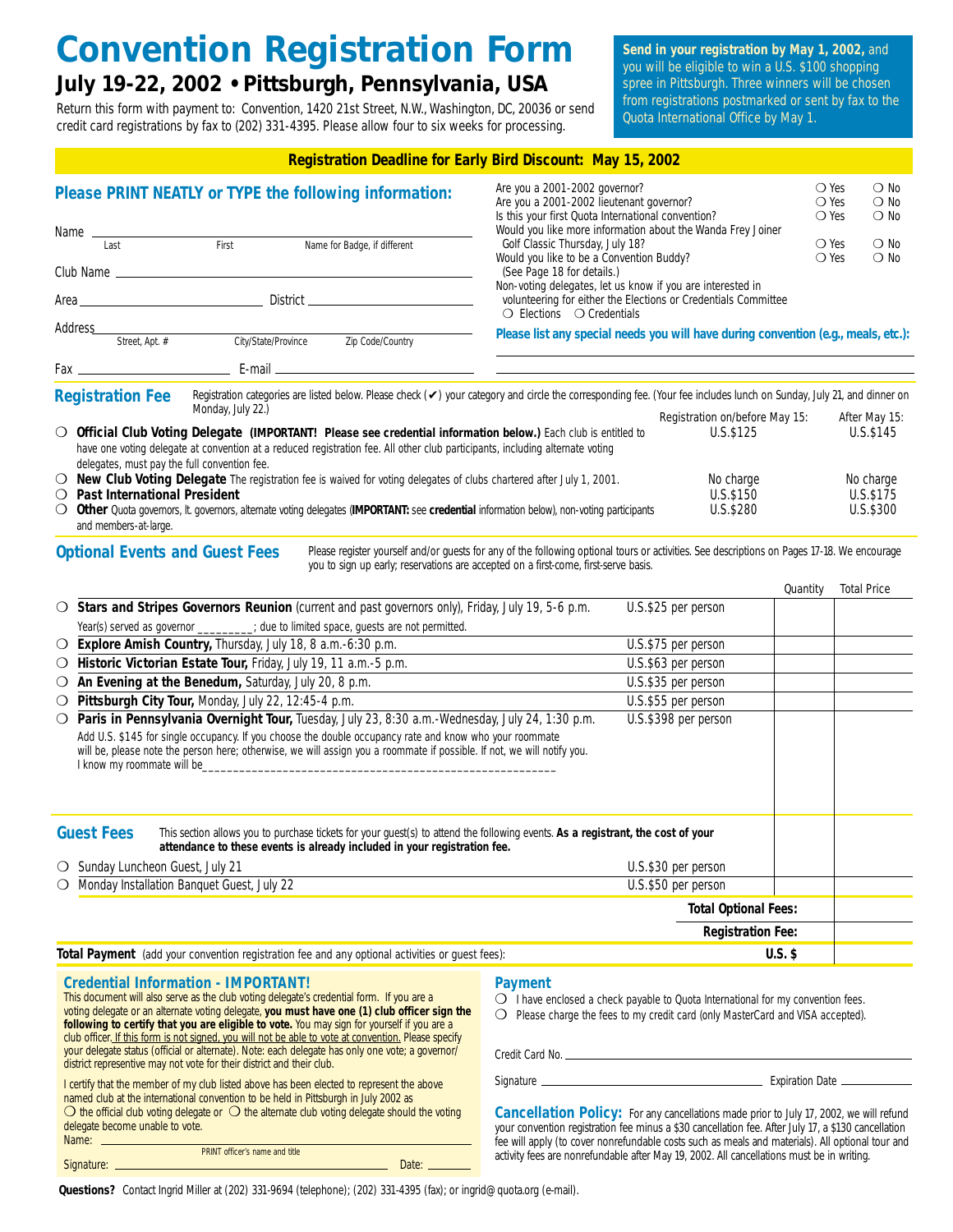# **Hotel Registration Form**

#### OMNI WILLIAM PENN HOTEL

#### **Quota International Convention, July 19-22, 2002**

Please return your completed reservation form directly to the **Omni William Penn Hotel.** Hotel rooms will be reserved on a first-come, first-serve basis. Quota's block of rooms is reserved until June 19, 2002. After that date, or if the block becomes full before then, reservations will be taken on a space and rate availability basis only.

Our convention hotel, the Omni William Penn, has been Pittsburgh's premiere hotel since 1916. It combines the elegance of the past with the convenience of today to provide guests with the finest accommodations in the city. Surrounded by shopping, dining, cultural and sporting venues, you'll also find the hotel's downtown location very convenient.

Reservations will be held until 4 p.m. on the day of arrival, unless quaranteed by a valid credit card or deposit. Nonarrival or cancellation after 4 p.m. on the day of arrival will incur a charge of one night's accommodation. Check-in time is 3 p.m., and check-out time is before noon. A late check-out charge will be applied to those delegates who check out after noon. Early check-in will be subject to availability on the day you arrive. To quarantee early registration, the room will need to be reserved for the previous evening.

| <b>Please PRINT NEATLY or TYPE the following information:</b><br>Name $\overline{\phantom{a}}$<br>Street, Apt. #                                                                                                                                                                                                                                                                                                | Please reserve ________ room(s) for _____ people for arrival on ________________<br>Estimated time of arrival is _________. Name(s) of person(s) sharing<br>Please list any special room needs: |                                                                                                                                                                                                                                                                                                                                                                                                                                                                                                                                                                       |  |  |
|-----------------------------------------------------------------------------------------------------------------------------------------------------------------------------------------------------------------------------------------------------------------------------------------------------------------------------------------------------------------------------------------------------------------|-------------------------------------------------------------------------------------------------------------------------------------------------------------------------------------------------|-----------------------------------------------------------------------------------------------------------------------------------------------------------------------------------------------------------------------------------------------------------------------------------------------------------------------------------------------------------------------------------------------------------------------------------------------------------------------------------------------------------------------------------------------------------------------|--|--|
| Zip Code/Country<br>City/State/Province                                                                                                                                                                                                                                                                                                                                                                         |                                                                                                                                                                                                 |                                                                                                                                                                                                                                                                                                                                                                                                                                                                                                                                                                       |  |  |
| <b>Standard Room U.S.\$134*</b><br>Please choose one<br>$\bigcirc$ Single<br>$\bigcirc$ Double (one king-size bed)<br>$\bigcirc$ Double (two double beds)<br>*Rate available July 15 - July 22, 2002. Prices do not include local and state taxes, currently<br>at 14 percent. To include a third person in the room incurs a \$20 charge.<br>Would you like a smoking room?<br>$\bigcirc$ Yes<br>$\bigcirc$ No |                                                                                                                                                                                                 | Amenities in each guest room include:<br>Personal voicemail, two phones with dual phone lines and data port, iron and ironing board,<br>hair dryer, luxury bath amenities, video check-out and guest room windows that open.<br>The hotel also has restaurants, an English style pub, Starbucks Café, Brueggers<br>Bagels, hair and nail salons and a gift shop located on-site.<br><b>To Guarantee Room</b><br>Credit card type $\bigcirc$ American Express<br>$\bigcirc$ Visa<br>◯ MasterCard<br>$\bigcirc$ Diners Club<br>$\bigcirc$ Discover<br>$O$ Carte Blanche |  |  |
|                                                                                                                                                                                                                                                                                                                                                                                                                 |                                                                                                                                                                                                 |                                                                                                                                                                                                                                                                                                                                                                                                                                                                                                                                                                       |  |  |

**A confirmation of your reservation will be returned to you by facsimile or mail.**

Pittsburgh, PA 15219, U.S.A.

There are several ways to get to the convention hotel from the Pittsburgh airport (allow at least 30 minutes travel time). **Airlines Transportation Co.** (located on the lower level near the baggage claim of the airport) provides a one-way trip for \$14 or, if you purchase a roundtrip ticket, the cost is \$24. For more information, call (412) 321-4990. A taxi will cost approximately \$35 one way. If you choose public transportation, the **PATransit 28X Airport** Flyer will cost \$1.95 each way and stops just two blocks from the hotel. To catch this bus, go to the bus stop on the airport's lower level near the baggage claim. For more information, call (412) 442-2000.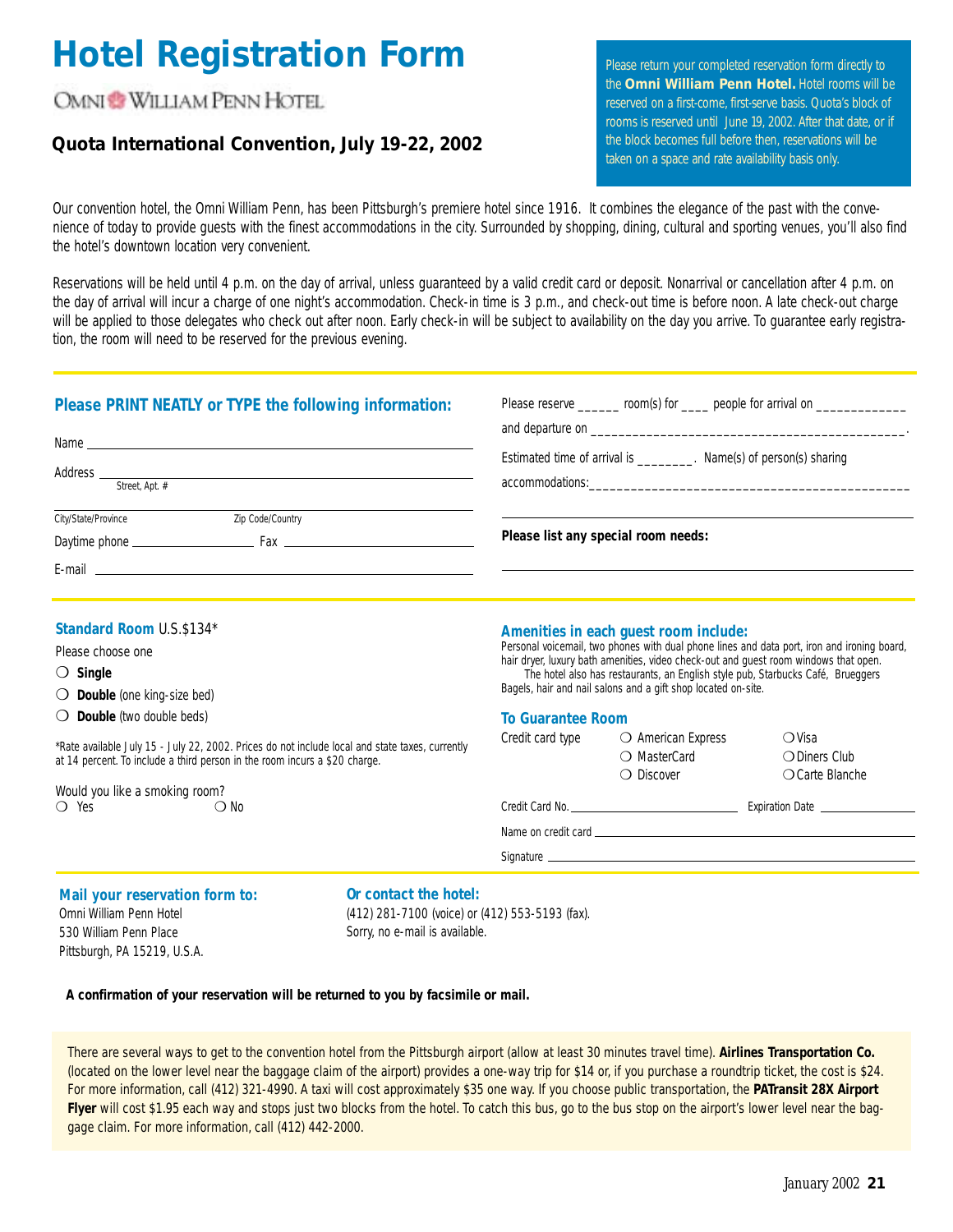

**Dorothy Knoedler,** past 22nd district governor, is an extraordinary sportswoman. She's an avid angler — "and a darn good one!" added her proud husband, Larry. "She's caught many a muskie, if you know what that is." (And, in case you don't, muskie is short for muskellunge, a large game fish in the pike family, found in the lakes and rivers of Eastern and Midwestern North America.)

Before developing her fishing prowess, Dorothy used her powerful arm in baseball. So gifted that she was named captain of her high school team — the *boys'* baseball team — in 1955, she went on to pitch semiprofessionally for the Kenosha Comets, the very team featured in the Hollywood film *A League of Their Own.* The league had disbanded in 1954, but the Comets continued playing interested teams.

Although she broke barriers on the pitching mound, Dorothy remains miffed at being turned down for membership in the allboy high-school whittling club, despite a lasting interest in woodworking. "I was forced into sewing," lamented this talented lady, who also restores automobiles. "My mother asked, 'Are you never going to be a girl?'"

While she didn't imitate her mother's hobbies, Dorothy did follow her example of Quota service. Mabel Nall was a hardworking member of the Kenosha Quota club. Dorothy remembers Quotarians gathering weekly at their house to prepare an annual bazaar, making crafts and food. Dorothy also helped during the annual carnival,



*Is actress Geena Davis portraying baseball player Dottie Hinson... or past district governor Dorothy Knoedler... in the 1992 film* A League of Their Own?

the club's main fundraiser from 1958–1970. "I was a Quota kid," said Dorothy, who became a club member in 1991.

Dorothy's pitching arm caused her to undergo rotator cup surgery

in October 2001, but that won't keep her down for long. Her devoted husband of nearly 45 years, who was honored recently by the club for his longstanding assitance, confirmed what Quotarians have long believed: "You won't find a finer gal. She's a jewel, Dorothy."

**Florence Craig,** past president of the Opotiki, New Zealand, club starts her day at 5 a.m. to help her husband milk their 150 cows. After that, she sometimes takes a romp across the farm paddocks to hunt for turkey. "Although slight of stature, she's a right regular Annie Oakley when on the end of a rifle. The poor turkey in her sights doesn't stand a chance," laughed fellow club member Kinsa Hays.

Florence's turkey shooting is legendary among Opotiki Quotarians. Because New Zealand's location in the earth's Southern Hemisphere brings Christmas in the summer, when it's too hot for turkey and trimmings, the club holds an annual holiday dinner in June or July, when the weather is cooler. Florence, of course, is the chief turkey supplier for the dinner. "She accepts the responsibility without question," added Kinsa.



*Opotiki Quotarian Florence Craig is a "right regular Annie Oakley" on her farm paddock in New Zealand, where she rustles*

*Do you know any interesting tidbits about a Quota member that we can share? Please send your story to the Quota International staff by mail or e-mail at storyideas@quota.org.*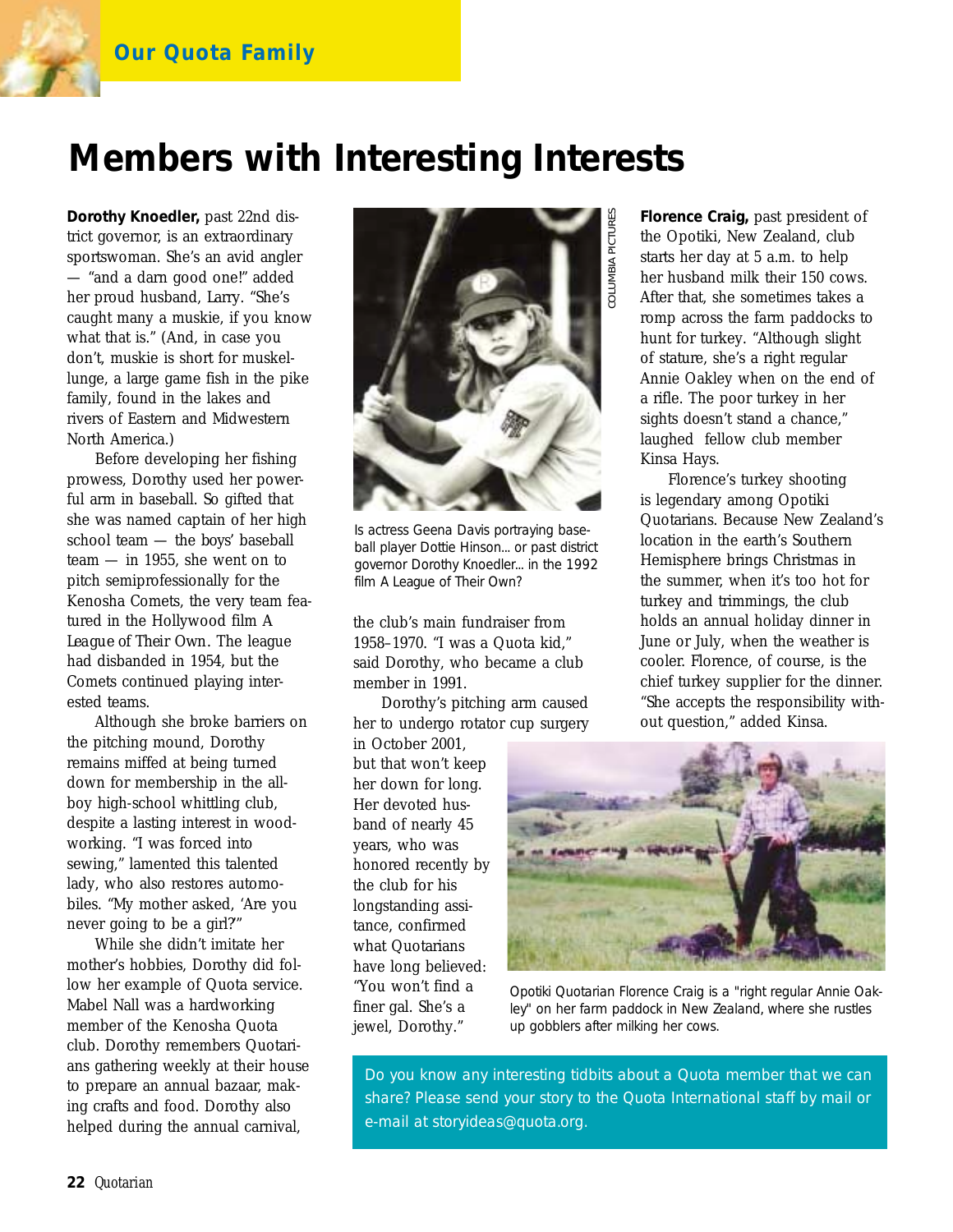

# **Stepping Out in Kalamazoo**

hen Cindy Beachler of the Kalamazoo, Michigan, Quota club sat next to a California Quotarian at the 1998 Quota International Convention in Vail, Colorado, she found more than a new friend. She came home with a fund-raising idea that brought in so much money, her club was able to create a new program that made a difference for youth, raised local awareness of the deaf and hearing impaired and strengthened this dynamic group. mia<br>
1998 Convention<br>
orado, she found<br>
friend. She came<br>
fund-raising idea

> The model that Cindy discovered was created by the San Luis Obispo Quota club and received a 1998 Excellence Award in Fund Raising. It remains a successful fund raiser for the California club and, with its implementation in Kalamazoo, has proven to be an adaptable model for other clubs. *(Enjoy more inspiring and practical ideas from the 2001 Excellence Award winners on Page 5 of this issue!)*

#### **The Fundraiser**

The Kalamazoo club made it easy for executives to celebrate staff dedication during National Secretaries Week by organizing a luncheon at a local country club with a fabulous menu, champagne, a carnation and goody bag for each staff honoree, a keynote speaker and a style show. Employers also were invited to nominate staff members for recognition as local Employee of the Year.

Event proceeds were earmarked to assist hearing-impaired teens. Quota even included the



*An outstanding fund-raiser allowed QI of Kalamazoo to create an innovative service for hearing-impaired youth and to boost enthusiasm among club members.*

teens in the fund raiser through an art contest, with the winning design gracing the program cover and the T-shirts worn by teen escorts at the event. The winner also received a gift certificate and a chance to model in the style show.

To club members' delight, reservations poured in. With corporate tables selling for \$500 and individual tickets selling for \$35, the club netted more than \$5,500 overall — far more than anticipated.

#### **The Service Project**

The club set aside half of the earnings for a youth project, then formed a committee to explore additional possibilities. The committee, including club members, an audiologist and local teacher consultants for the hearing-impaired, recommended a project to bring something new to the community. Since a day of learning and fun

designed specifically for hearingimpaired teens had never occurred in Michigan, the club enthusiastically embraced the committee's suggestion of an event they would call *Stepping Out.* 

After a year in planning, the April 12, 2001, event gathered 85 hearing-impaired students from six counties for a day on beautiful Sherman Lake. Forty adults provided sessions on money management, credit card responsibility, checking accounts, resume writing and job applications, plus topics geared toward hearing issues, such as new auditory devices and citizens rights within The Americans with Disabilities Act. Three recent high school graduates who are hearing impaired offered a frank panel discussion about life in the "real world."

But all was not serious. The day included arts and crafts, wall climbing, science adventures and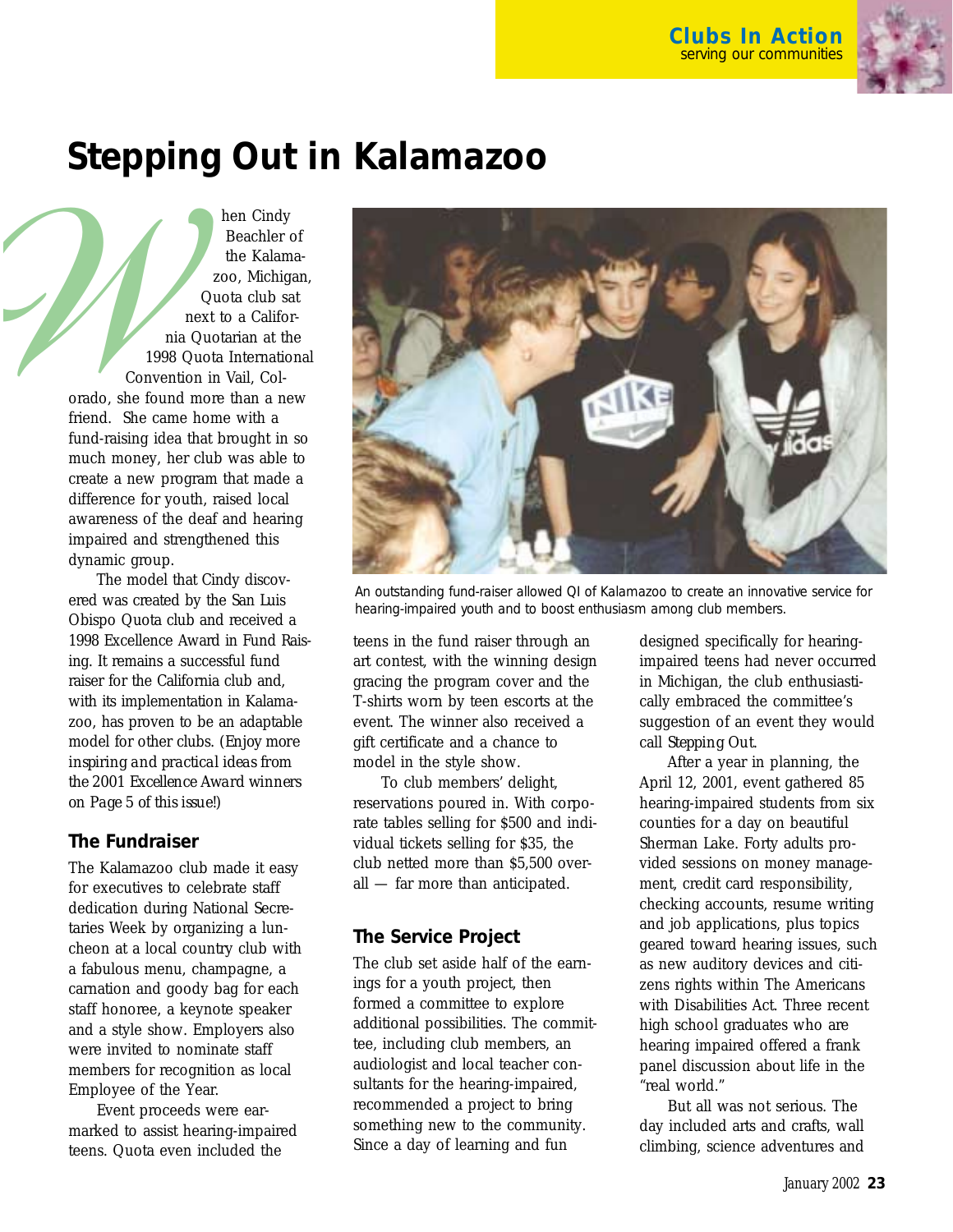lunch. Miss Deaf Michigan presented skits about living with hearing impairment. Teens met other teens with similar concerns and enjoyed a day of special attention to boost self-esteem and build friendships.

The now annual program was supported by a Youth Outreach grant from Quota International's We Share Foundation as well as a local grant of \$6,000 and generous donations from the community.

#### **The Recruiting Benefits**

The fund raiser and resulting service project also presented excellent prospects for Quota membership.

The club prepared and distributed information packets about Quota International to all candidates who attended the Salute to Staff luncheon. They also distributed them to people contacted for the youth outreach program — the teacher consultants, interpreters, closed-captioners, school superintendents, principals and teachers. And, to sow the seeds for future membership, each student was given a tote bag filled with paper, pencils, bottled water, snacks and

# **Promoting Hearing Health in Curacao**

In the Netherlands Antilles, a school for the deaf has been named for a prominent Quotarian there — Myrna Dovale.

This dynamic member of QI of Curacao has worked tirelessly

to make a difference in hearing health on the island. One of her most successful efforts was convincing her club to sponsor production of 50,000 colorful posters in the local Papiamento language that explain and promote the Ewing Test for infant hearing screening.

Club member Josephine Bar-

information about Quota.

The events were covered by local media, which generated support for this year's event, slated for

## **Recruiting Packets**

With the help of the We Share Foundation's Polish and Shine service, the Kalamazoo club created information packets about Quota International to use in recruiting. If your club would like to do the same, the following materials are available through the Quota International Office:

- Copies of *Connecting People Who Care* and *Celebrate Service* brochures.
- An issue of the *Quota Caring* service newsletter and *Quotarian* magazine.
- A news release about recent Quota International awards.
- The latest We Share Foundation news.
- A description of Club-to-Club World Service.
- A statement of membership benefits.
- A description of your club and its personality.
- A membership application.
- A letter of welcome from your club president.



bolina-Provence said, "This promotional poster is well-known on the island of Curacao, and it has been a slamming success. You can find these posters all over the island, especially in health care centers."

The Curacao club also has sponsored numerous

awareness programs about hearing health throughout their country, including several lectures at the University of the Netherlands Antilles that also were broadcast live countrywide. Nevertheless, most parents there say they learned about the Ewing test because of the poster campaign.

April. One columnist called it "a great cause served by a great club."

A calendar of *Stepping Out* photographs taken and donated by a professional photographer will enhance fund raising at the upcoming event.

The Kalamazoo Quota club has found a way to bring fellowship and fun to service and fund raising — and that facilitates retention and recruitment for an all-around success story. Added club member Betty Weston, "When the buses were leaving at the end of the day, and the kids were exchanging email addresses and saying their goodbyes, we knew we had created something special. We felt great about it, and it encouraged us to do more."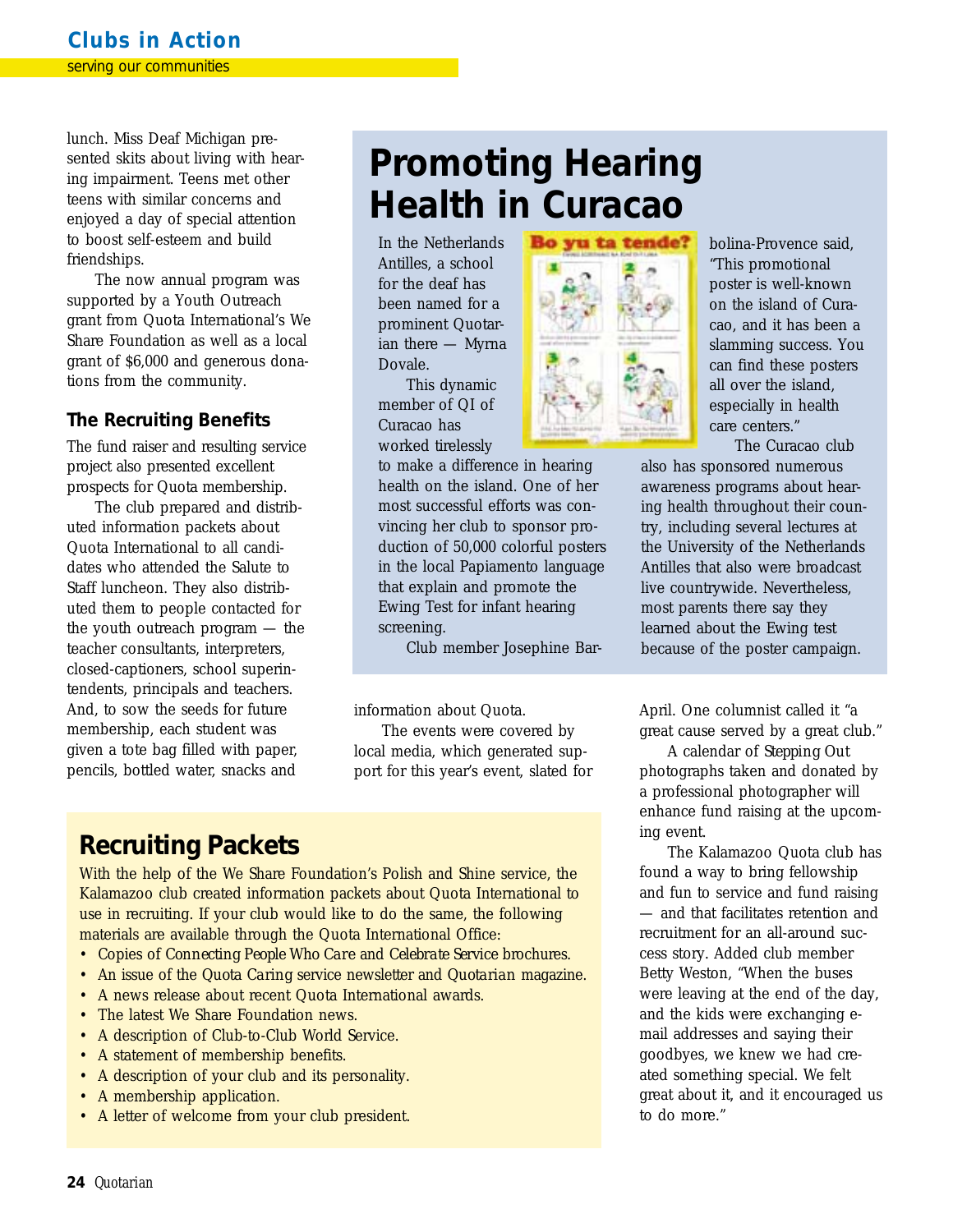#### **Founders, Benefactors and Friends**



#### **The Wanda Frey Joiner Founder Award**

*January 1996 – November 2001*

*We extend special thanks to the following members, clubs and districts that donated \$1,000 or more, or had a \$1,000 contribution made in their name, to extend Quota service and friendship worldwide. Their generosity and dedication have strengthened Quota clubs and expanded Quota's outreach, thereby enriching our communities and our world.*

#### **Nine Star Founders** *(\$9,000)* **Vera Hall**

*Cheyenne, Wyoming*

#### **Six Star Founders** *(\$6,000)*

**Isabelle Butters** *Weyburn, Saskatchewan* **Judith Hartman** *Eureka, California*

#### **Four Star Founders** *(\$4,000)*

**Pat Anger** *Port Huron, Michigan* **Linda Battagello** *Port Huron, Michigan* **Vivien Ingram** *Flint, Michigan*

#### **Three Star Founders** *(\$3,000)*

**Marianne Carter** *Marion County, West Virginia (personal gift and gift from the East Area)*

**Deborah Hartman** *Eureka, California (personal gift and gift from Judith Hartman)* **Vivojean Kelley**

*Lake Charles, Louisiana*

#### **Two Star Founders** *(\$2,000)*

**Dolores Brosky**

*Owen Sound, Ontario (personal gift and gift from the 18th District)* **Jo Ann Simmons Cardwell** *Ruston, Louisiana* **Leon Campbell**

*Alstonville/Wollongbar, New South Wales (personal gift in memory of her husband, Jim Campbell, and gift from QI of Alstonville/ Wollongbar)*



*Wanda Frey Joiner Founder pin/pendant.*

#### **Beatriz Doran-Scoop**

*Curacao (in memory of her mother, Daniela Scoop-Leito)* **Thelma French** *Franklin County, Massachusetts*

*(personal gift and gift from her son)*

#### **Liz Kernohan**

*Camden, New South Wales (in memory of her mother, Betty Kernohan and "Auntie" McGuiness)* **Jomel Lamb** *Charlotte, North Carolina (per-*

*sonal gift in memory of Elizabeth Cheadle and gift from her husband, Jim Lamb)* 

**Nelly Ledesma** *Manila, Philippines (personal gift and gift from the 41st District)*

**Ursula Mundstock** *Glen Innes, New South Wales (in memory of her husband, Rolf Mundstock)*

#### **Rosemary Patterson**

*Bossier City, Louisiana (gift from her daughters Peggy Foster, Penny Johnson, and Pam Johnston and gift from the 21st District)* **Patti Schaap**

*Traverse City, Michigan (personal gift and gift from Marlene Holmes)*

#### **Charlotte Schamadan** *Monrovia-Duarte, California (gift from the West Area and gift from Diane Bowden)*

**Susan Schneberger** *Flint, Michigan (personal gift and gift from Vivien Ingram)*

**Lynn Stephenson** *Raleigh, North Carolina*

**Verna Stewart** *Armidale, New South Wales (per-*

*sonal gift and gift from the 24th District)* **Carolyn Stubbs**

*Flint, Michigan (personal gift and gift from Vivien Ingram)* **Lilly Telles** *Temple City, California*

#### **Tina Toohey**

*Springfield, Massachusetts (personal gift and gift from Charlotte Teets)*

**Betty Weston** *Kalamazoo, Michigan* **Bess Whitaker** *Sunnyvale, California (in memory of Helen Constantine and Winifred Coomb)*

#### **Founders** *(\$1,000)*

**Helen Black** *Bossier City, Louisiana* **Patricia Bonarrigo** *Blairsville, Pennsylvania* **Jean Borgatti** *Worcester, Massachusetts* **Holly P. Bostwick** *Sante Fe, New Mexico, in memory of her parents, Arnold and Thelma Pfenninger* **Jean Carl** *Flint, Michigan* **Pamela Con Foo** *Darwin, Northern Territory* **Mary Cook** *Sharon, Pennsylvania* **Carol Crawford** *Grand Rapids, Michigan* **Enid Croes-Marugg** *Aruba* **Ma. Lourdes Daffon** *Manila South, Philippines* **Evangeline Del Mundo** *Las Piñas, Philippines* **Marian Fetchik** *Fort Lauderdale, Florida* **Doreen Elia** *New Haven, Connecticut* **Norma Go** *Iloilo, Philippines* **Jeanette Holland** *Taree, New South Wales, in honor of past 28th District Quotarians* **Ellen Howe** *Flint, Michigan* **Lydia Ibanez** *Cebu, Philippines, in memory of her parents* **Kathy Johnson** *Atascadero, California* **Susan Joyce** *1998 Convention Speaker* **Judith Maki** *Kalamazoo, Michigan* **Adelmina Maneclang** *Las Piñas, Philippines* **Beverly Marcelia** *Tacoma, Washington* **Thelma Medcalf** *Gold Coast, Queensland, in memory of her husband, Robert*

*Medcalf*

#### **Nancy McManus**

*Alameda-Oakland, California, in memory of Jacqueline Budd* **Jamie Milos-Lung**

*Rockford, Illinois* **Verna Murray**

*Cedar Rapids, Iowa, in memory of Phyllis Ginsberg*

**Leanor O'Leary** *Manila, Philippines* **Ma. Bulaklak Ormasa**

*Las Piñas, Philippines* **Ferne Petrie** *Monrovia-Duarte, California, in memory of her mother-in-law, Anna Petrie*

**Gail Pomeroy** *Petersborough, Ontario, in memory of her mother, Edith Cox*

**Christene Pye** *Gold Coast, Queensland, in memory of her mother, Gwen Ramsay* **Indu Punj**

*New Delhi, India* **Tomasa Rodriguez** *Cebu, Philippines*

**Edith Scheutzow** *Canton, Ohio* **Anna Smyth** *Essendon, Victoria* **Donna Spicer**

*St. Thomas, Ontario, in memory of her mother, Winifred A. Faulkner*

**Wilma Steele** *Ottumwa, Iowa*

**Pearl Tomlin** *Collingwood, Ontario* **Jean Trammell**

*Venice, Florida*

**Helen A. Turk** *Jacksonville, Florida*

**Josephine Warren**

*Corning Painted Post, New York* **Jean Wassam**

*Templeton, California* **Elizabeth Weber**

*Batavia, New York*

**Quota Int'l of Parkes** *New South Wales*

**Quota Int'l of Tweed Heads-**

**Coolangatta**  *Queensland* **18th District** *Ontario* **22nd District** *Illinois, Minnesota, North Dakota, Wisconsin* **30th District** *Queensland*

**33rd District** *California* **34th District** *Queensland*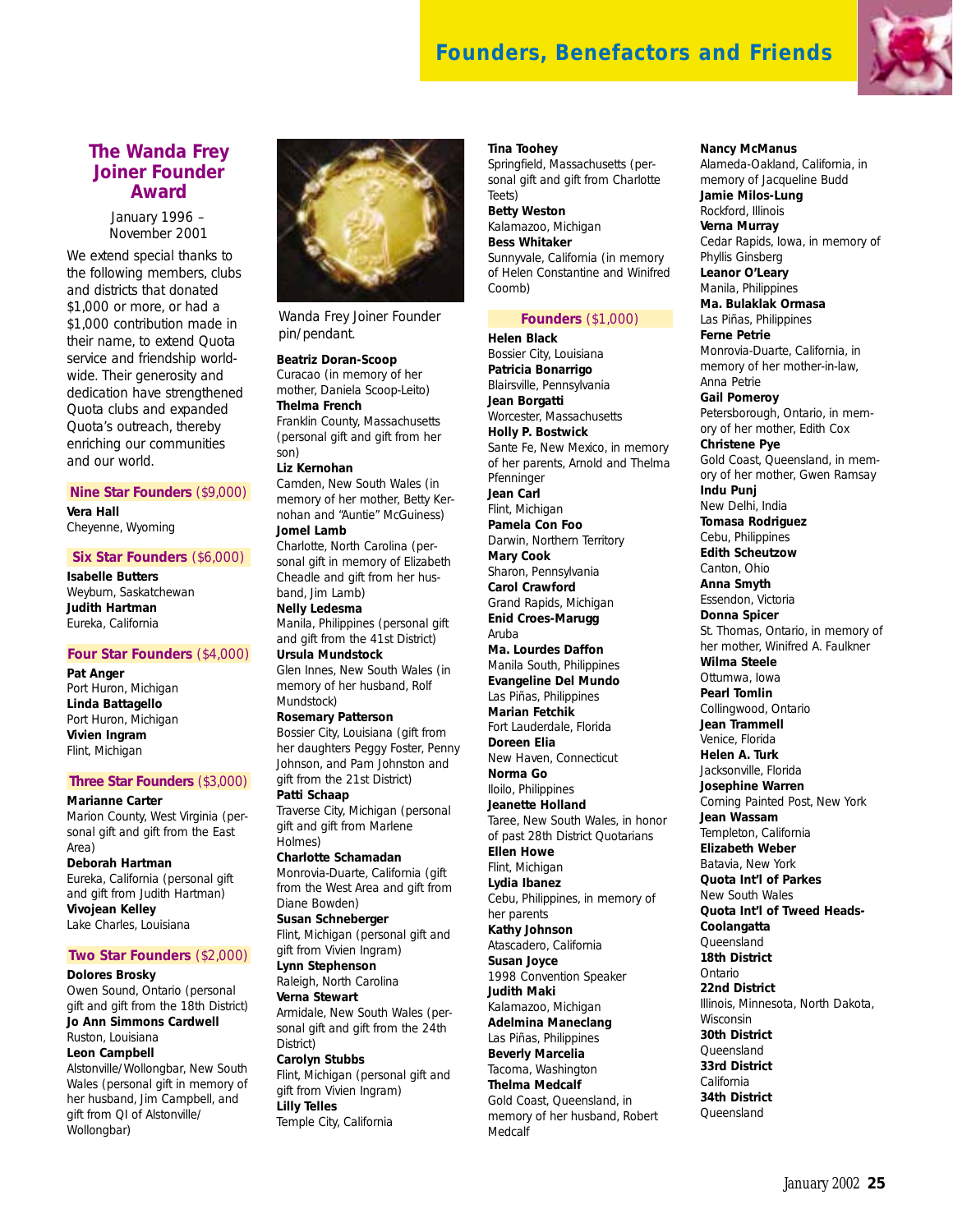#### **Founders, Benefactors and Friends**

#### **Founders** *(\$1,000)*

*Given in honor of*  **Connie Biaggini** *by the West Area* **Irene Budd** *by QI of Huronia, Ontario* **Bobbie Carey** *by the 21st District* **Laly Castro** *by the 41st District* **Lynne Caroon** *by QI of Tulsa, Oklahoma* **Bess Cook** *by QI of Ruston, Louisiana* **Gloria Cook** *by her husband, Don Cook* **Inga Cornish** *by QI of Huronia, Ontario* **Mary Cotter** *by the West Area* **Joy Cramer** *by Susan Schneberger and Carolyn Stubbs* **Margaret Douglas** *by QI of Huronia, Ontario* **Joyce Fren** *by the 39th District* **Peggy Hale** *by Vivien Ingram* **Deanna Hanks** *by Susan Joyce (Convention '99 speaker)* **Jean Hillencamp** *by QI of West Memphis, Arkansas*  **Beth Hogan**

**Evelyn Horne** *by QI of Ottawa, Ontario* **Inez Irion** *by QI of Paris, Tennessee* **Elmyra "Myra" Iversen** *by QI of New Haven, Connecticut* **Olive Jackson** *by QI of Armidale, New South Wales* **Jane Kromer** *by Vivien Ingram* **Ernestine Lewis** *by the 2nd District* **Helen Macdonald** *by QI of Orillia, Ontario* **Susan Miranda** *by the 41st District* **Ilse Mitchell** *by QI of Ottawa, Ontario* **Sally Pahigian** *by the 29th District* **Kelly Palmer** *by the 1st District* **Jane Peth** *by QI of Flint, Michigan* **Leah Pearn** *by her husband, Peter Pearn, and in memory of his mother* **Marilyn Pizarro** *by her husband, John Pizarro, and daughters Kristine Pizarro, Lisa Dennis, Annette Pizarro-Choi, and Narelle Pizarro* **Beris Pritchard** *by QI of Redcliffe, Queensland* **Connie Rau** *by Vivien Ingram*

**June Remmich** *by MB, Carol, Sandy, and Barb* **Carolyn Rice** *by a friend* **Sue Richardson** *by Pat Anger, Linda Battagello, Judith Maki, Susan Schneberger and Carolyn Stubbs* **Barbara Rumbel** *by Susan Schneberger and Carolyn Stubbs* **Catherann Schrader** *by QI of Southeast Cities, California* **Barbara Shaw** *by QI of London, Ontario* **Kathleen Slagal** *by QI of Grand Rapids, Michigan* **Anna Smith** *by the 30th District* **Louise Smith** *by QI of Orillia, Ontario* **Rose Sobrepeña** *by QI of Manila, Philippines* **Gladys Springfield** *by the 35th District* **Dixie Tan** *by QI of Singapore* **Sock Khee Tan** *by QI of Singapore* **Charlotte Teets** *by Tina Toohey* **Kathleen Treiber** *by Past International President Vera Hall* **Lois Watson** *by the 37th District* **Quota Int'l of Flint** *by Ellen Howe* **37th District** *by participants of the 1997 New Zealand post-convention tour*

#### **Founders** *(\$1,000)*

*Given in memory of*  **Doris Bauer** *by QI of Orange, New South Wales* **Shirley Bowskill** *by a friend* **Lynda Carlberg** *by QI of Lake Charles, Louisiana* **Felix Carroll** *by the 2nd District* **May Christian** *by her daughters Pam Rivers and Dorothy Morrison* **Noreen Cloonan** *by the South Pacific Area* **June Hartman** *by her daughters Judith and Deborah Hartman* **Beryl Johnson** *by QI of Essendon, Victoria*

**Lena Johnson** *by Vivien Ingram* **Lynette Oliver** *by the 23rd District* **Del Patterson** *by QI of Coffs Harbour, New South Wales* **Janet Popyach** *by the 2nd District* **Jackie Sewell** *by QI of Fairbanks, Alaska* **Maureen Thurbon** *by the 30th District*

#### **We Share Foundation Benefactors Circle**

*July 1999 – November 2001*

*Special thanks go to the following Benefactors Circle members for their commitment to Quota's international service work. Their generous contributions are funding expansion of We Share Foundation programs and worldwide service impact.*

#### **Legacy** *(\$25,000 or more)*

**Judith Burrill** *Cupertino, California* **Liz Kernohan** *Camden, New South Wales*

#### **Platinum Plus**  *(\$20,000 – \$24,999)*

**Nancy McManus** *Alameda-Oakland, California*

#### **Gold** *(\$10,000 – \$14,999)*

**Vivien Ingram** *Flint, Michigan* **Tina Toohey** *Springfield, Massachusetts*

#### **Silver** *(\$5,000 – \$9,999)*

**Marianne Carter** *Marion County, West Virginia* **Vera Hall**  *Cheyenne, Wyoming* **Judith Hartman** *Eureka, California* **Helen A. Turk** *Jacksonville, Florida*

#### **Bronze** *(\$1,000 – \$4,999)*

**Gloria Cook** *Armidale, New South Wales* **Beatriz Doran-Scoop** *Curacao*

#### **In Memoriam**

*by the 40th District*



Quota International regrets to announce the death on October 28, 2001, of Past International President (PIP) Vivien Ingram, 98. A stalwart supporter of Quota, Vivien is remembered for the twinkle in her eye and the life that exemplified the theme of her 1967-1968 presidential year: Happiness in Quota: In Service, In Fellowship, In Sharing. Vivien was deeply saddened last year by

the death of PIP Vera Hall. The two had been friendly rivals in Quota, serving terms one after the other. PIP Helen Macdonald remembered Vivien's seriousness about Quota and the delight she took in her friendships. She loved honoring Quota friends with donations on their behalf.

As her health declined, Vivien spent her last years in the care of a nursing home administered by PIP Carolyn Stubbs, a fellow member of the Flint, Michigan, club. Condolences may be sent to the club, whose members were, in many ways, Vivien's family.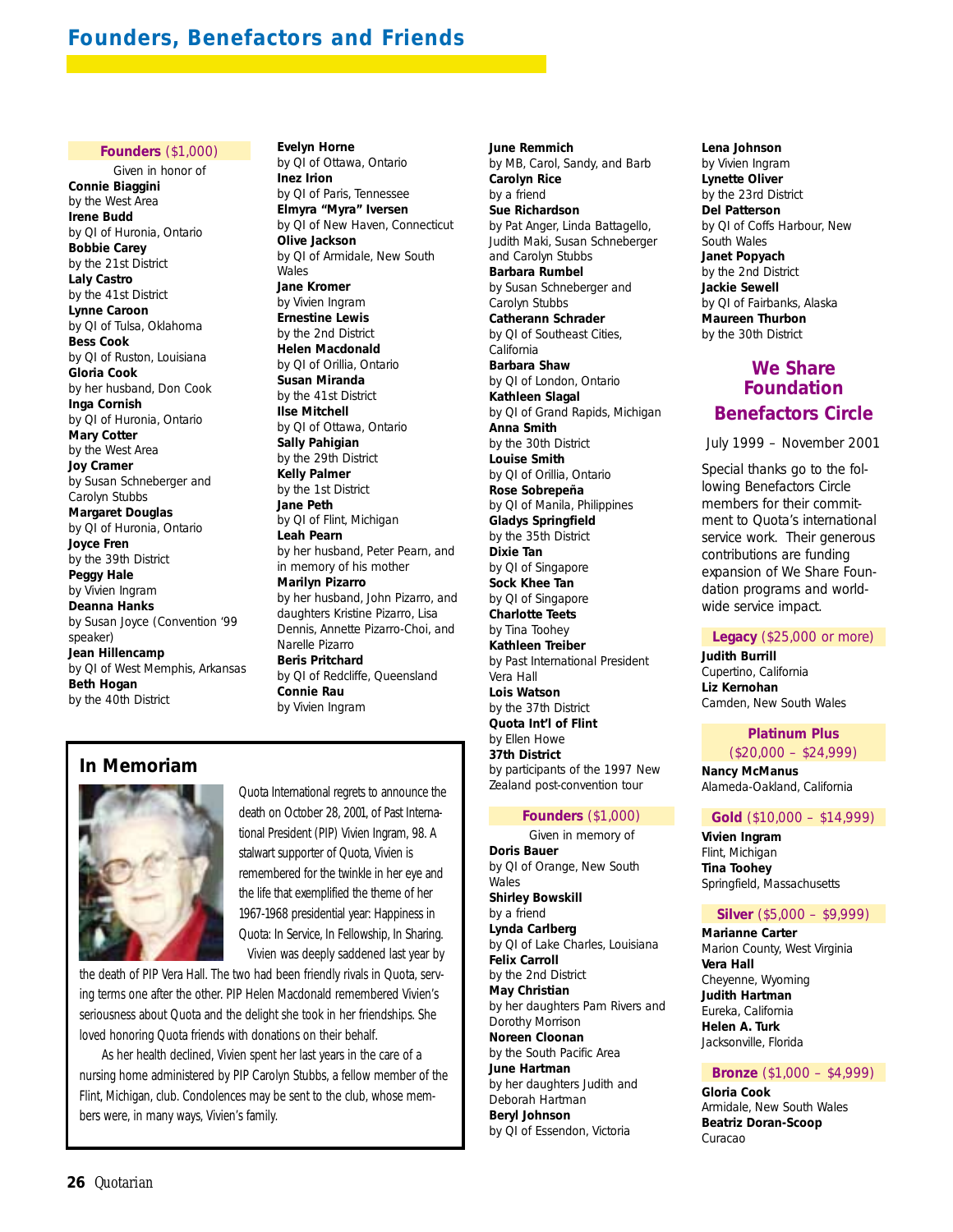#### **Founders, Benefactors and Friends**



*We Share Foundation Benefactor pin/pendant.*

**Rosemary Fantasia** *Fairmont, West Virginia* **Marian Fetchik** *Fort Lauderdale, Florida* **Thelma French** *Franklin County, Massachusetts* **Deborah Hartman** *Eureka, California* **Jim Lamb** *Charlotte, North Carolina* **Jomel Lamb** *Charlotte, North Carolina* **Nicôl Lea** *Cupertino, California*  **Joan May** *Emu Ridge, Australian Capital Territory* **Ursula Mundstock** *Glen Innes, New South Wales* **Marlene Owens** *Morro Bay, California*

#### *Continued from Page 3.*

families in desperate situations and a testimonial to the good accomplished through Quota International's service network. *(Please see our Service Showcase on Pages 9-11 for highlights of our 2002 Club-to-Club World Service projects.)*

"I would like to thank you for your past involvement and appeal to you for your further commitment to the cause of Quota in Third World countries," Deep ended her address. "Please keep up your concerted efforts. Long live the Spirit of Quota. We are here to share."

#### **Effective and Youthful**

Deep took Quota principles to heart in her club leadership, sharing many responsibilities with members. When she was unable to attend Quota conferences or conventions, she made sure another member took her place. Noted Joyce, "Even at convention, if another member was

**Patricia Petrea** *Salisbury, Maryland* **Carolyn Rice** *Parkes, New South Wales* **Lynn Stephenson** *Raleigh, North Carolina* **Kathleen Treiber** *Washington, D.C.*

#### **Friends of Quota 2001**

*A world of thanks also goes to the following major donors in the Friends of Quota Program who supported Quota International programs and services in 2001.*

#### **Platinum Plus Donors**  *(\$1,000 and more)*

**Jo Ann Simmons Cardwell** *Ruston, Louisiana*

> **Platinum Donors**  *(\$500 – \$999)*

**Pamela Con Foo** *Darwin, Northern Territory* **Deborah Hartman** *Eureka, California* **Judith Hartman** *Eureka, California* **Suzanne Le Blanc** *Bristol, Connecticut*

**Barbara H. Seufert** *Paradise, California* **Charlotte Teets** *Morgantown, West Virginia* **Elizabeth A. Weber** *Batavia, New York*

#### **Gold Donors** *(\$250 – \$499)*

**Wilhelmena L. Crosslin** *Mountain View, California*



*Friend of Quota pin.*

**Sue Ann Dier** *Amherst, New York* **Meg A. Gordon** *Lismore, New South Wales* **Jeanene M. Janes** *Jacksonville, Florida* **Kathy Johnson** *Atascadero, California* **Mary B. Kilpatrick** *Ruston, Louisiana* **Marie I. Kullberg** *Brandon, Manitoba* **Leah Leipler** *East Aurora, New York* **Nancy McManus** *Alameda-Oakland, California* **Cathy S. Morris** *Monroe, Louisiana*  **Linda M. Oplinger** *Northampton, Pennsylvania* **Sally L. Pahigian** *Lawrence, Massachusetts* **Daryl L. Perrine** *Wooster, Ohio* **Patti J. Schaap** *Traverse City, Michigan* **Lynn Stephenson** *Raleigh, North Carolina* **Bertha Tyler** *Morro Bay, California* **Roberta Wallace** *Kauai, Hawaii* **Bess Whitaker** *Sunnyvale, California* **Carol Wilson** *Darwin, Northern Territory*

present, Deep would not elect to be the club delegate, thus giving another the opportunity of this experience."

Deep also is involved in other efforts that make a difference in her country. She has served as president and chairperson of Delhi Commonwealth Women's Association, helping establish the DCWA Medical Centre in the village of Jamrudpur. She also served as president of the Women's International Club and on the governing board of SOS Children's Village of India.

A member of the Sikh Women's Association of India, she is a "fashionable grandmother who keeps up with all youthful activities," added Sushila. "We love and adore Deep in Quota!"

Deep sees a very positive future for Quota in India since the establishment of the three new clubs recently in Sainik Farm, Noida and DLF City. "These clubs are working hard in different service areas and are making a difference," she said. "And we are looking at the potential of a club in Calcutta and hope that, in the future, a district can be formed."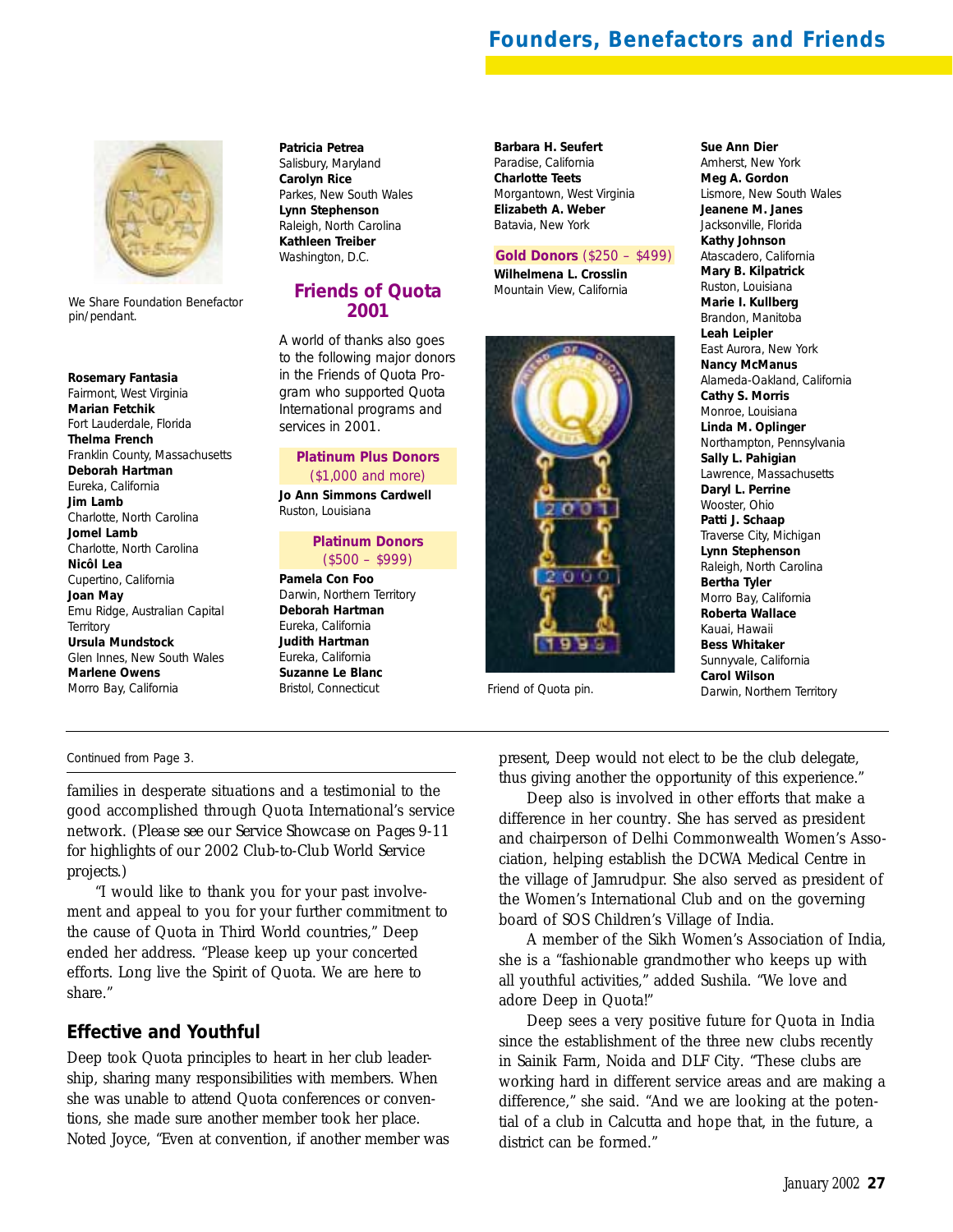#### **2001-2002 District Governors**



**Rene von Dohlen** (1) Greenbriar County, West Virginia U.S.A.



**Dorotha (Dee) Orwig** (2) York, Pennsylvania U.S.A.



**Patricia Bonarrigo** (3) Blairsville, Pennsylvania U.S.A.



**Marian Murphy** (4) Holyoke, Massachusetts U.S.A.



**Faith Keaveney** (5) Waterbury, Connecticut U.S.A.



**Mary Pribich** (6) Massillon, Ohio U.S.A.



**Betty Beyer** (7) Sioux City, Iowa U.S.A.



**Carolyn McKnight** (8) Northside Atlanta, Georgia U.S.A.

**Maureen Marsh** (9) Estes Park, Colorado U.S.A.

**Patricia A. Petrea** (10) Salisbury, Maryland U.S.A.

**Carol Claypool** (11) Estevan, Saskatchewan

**Judith Burrill** (12) Cupertino, California U.S.A.

Canada



**Anne Dean** (13) Peninsula, New South Wales

Australia



**Helen Nichols** (15) Woonsocket, Rhode Island U.S.A.



**Susan Gaston** (16) Tulsa, Oklahoma U.S.A.



**Patricia Carrier** (17) Corning-Painted Post, New York U.S.A.



**Suzanne Prosser** (18) Orillia, Ontario Canada



**Wanda H. Szenasy** (19) Greensboro, North Carolina U.S.A.



**Connie M. Rau** (20) Flint, Michigan U.S.A.



**Cathy Morris** (21) Monroe, Louisiana U.S.A.



**Jamie L. Milos-Lung** (22) Rockford, Illinois U.S.A.



**Melanie Townsend** (23) Paris, Tennessee U.S.A.



**June Dangar** (24) Armidale, New South Wales Australia



**Mary Ann Mayer** (25) Monrovia-Duarte, California U.S.A.



**Noelene Phillips** (26) Bathurst, New South Wales Australia



**Marian E. Fetchik** (27) Fort Lauderdale, Florida U.S.A.



**Patricia Bride** (28) Port Macquarie, New South Wales Australia



**Kay Voltz** (30) Wynnum Manly, Queensland Australia



**Margaret Buscombe** (31) Canberra, New South Wales Australia



Cobden, Victoria Australia



**Kathryn Johnson** (33) Atascadero, California U.S.A.



Nambour, Queensland Australia



**June Young** (35) Liverpool, New South Wales Australia



**Gail Ennis** (36) Paradise, California U.S.A.







**Margot Johnson** (38) Essendon, Victoria Australia



**Dorothy Golding** (39) Gunnedah, New South Wales Australia



**Mavis May** (40) Mackay, Queensland Australia



**Ma. Carmen G. Sobrepena** (41) Manila Philippines



**Sonia Ruiz** (42) Rotterdam Netherlands

**Not Pictured M. Kate Rockey** (29) Dover, New Hampshire U.S.A.







**28** *Quotarian*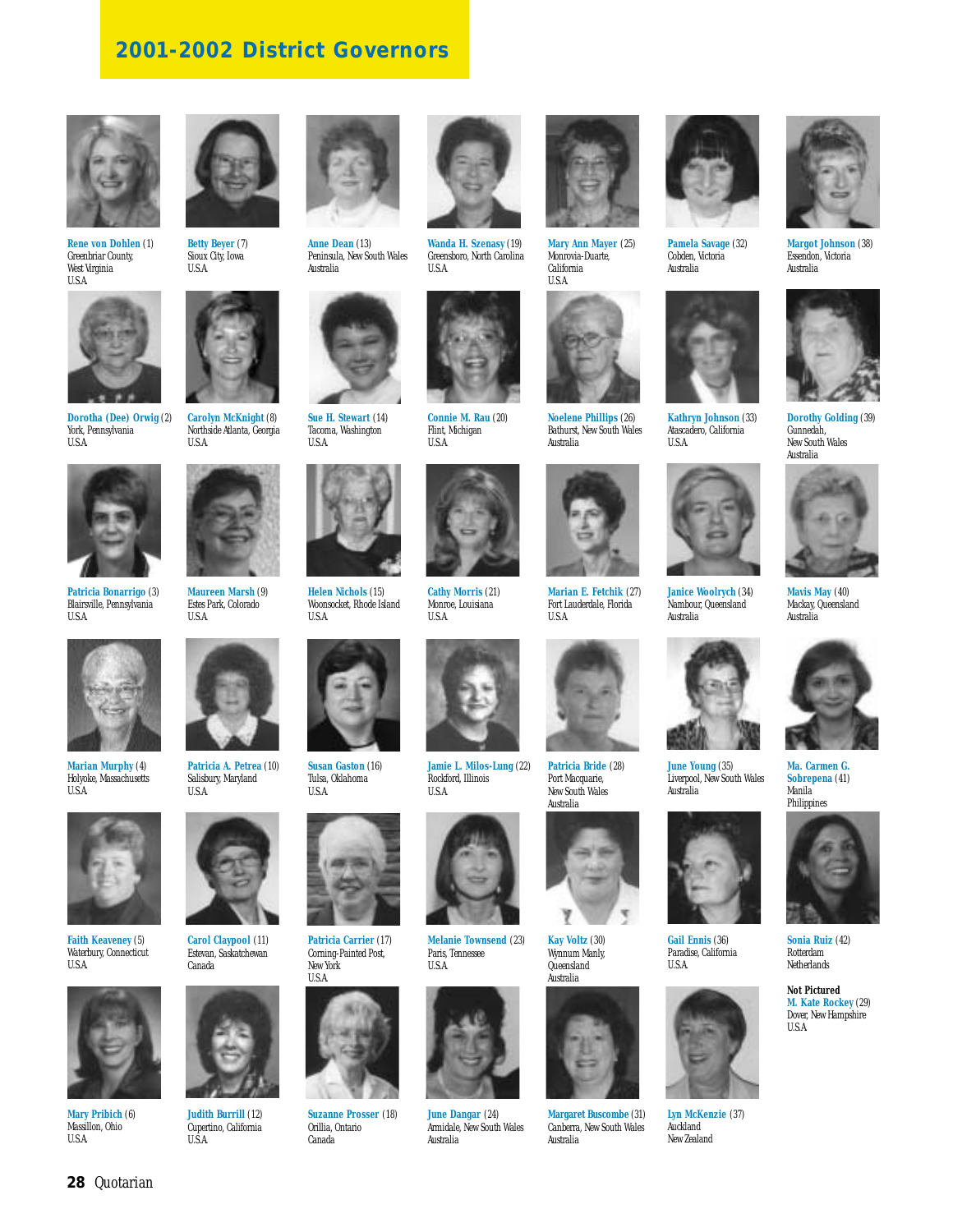**Enid Croes-Marugg** Quota International of Aruba District 42 for **South Area Director**



Vote for Growth **Communication Dedication** Integration and Love for Quota

Share your views with me for us to serve Quota together.

#### **Mary Cotter**

for President-elect

Vote for

> Leadership

> Experience

▶ Dedication

cotter@gci.net (907) 457-1562



All the Clubs of District 12 Endorse

# **Nicôl Lea**

For Quota International Treasurer You Can Count on Her to Keep a Sharp Eye on Our Financial Health

Her Vison and Experience Will Assist Quota to Move Forward



2002-2004 Questions: **Link with Linda** E-mail: Linda9er@aol.com

*QI of San Luis Obispo and District 33 members proudly support*

## **Linda Minton**

**for West Area Director**

Honor a special Quotarian with a

**Celebration Package**

**Standard Package:** U.S.\$50 *Show appreciation with a Formal Classic gold Quota pin, certificate and recognition in the Convention Notebook*

**Super Package:** U.S.\$100 *Upgrade to a Special Occasion filigree pin, plus add a letter from the international president*

#### **Contact the QI office to order today!**

(202) 331-9694 (phone), (202) 331-4395 (fax) or staff@quota.org (e-mail).

In Australia, contact Beris Pritchard, (7) 32–833-006 (phone and fax) or berisp@sunshine.net.au (e-mail).

Quota International of **Peterborough** proudly nominates

#### **GAIL POMEROY**

for Treasurer of Quota International 2002-2003



Gail is enthusiastic and knowledgeable about Quota.

She will work hard on your behalf.